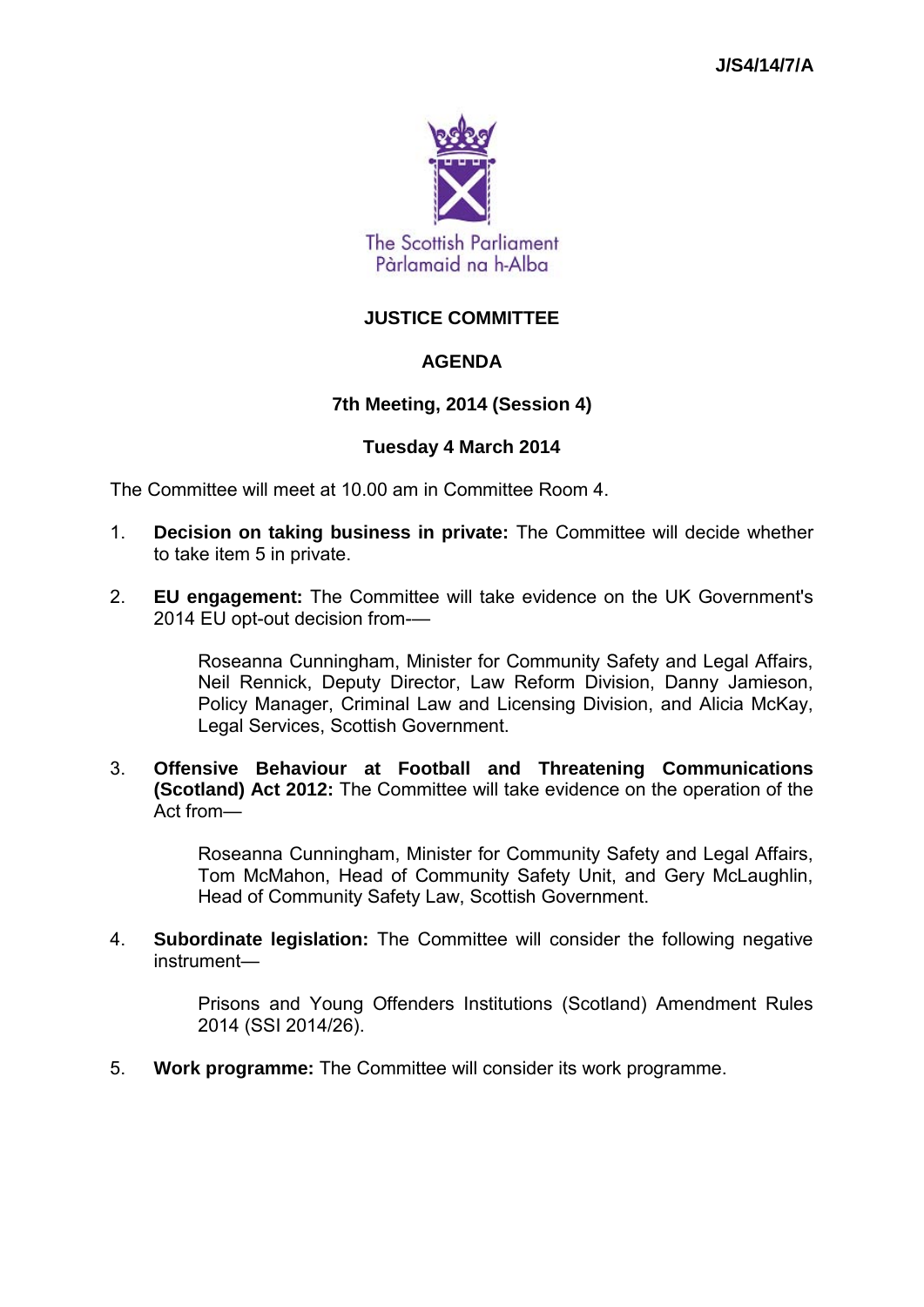# **J/S4/14/7/A**

Irene Fleming Clerk to the Justice Committee Room T2.60 The Scottish Parliament Edinburgh Tel: 0131 348 5195 Email: irene.fleming@scottish.parliament.uk

The papers for this meeting are as follows—

| <b>Agenda item 2</b>                                                                                                                       |                   |
|--------------------------------------------------------------------------------------------------------------------------------------------|-------------------|
| Paper by the clerk                                                                                                                         | J/S4/14/7/1       |
| Private paper                                                                                                                              | $J/S4/14/7/2$ (P) |
| <b>Agenda item 3</b>                                                                                                                       |                   |
| Private paper                                                                                                                              | $J/S4/14/7/3$ (P) |
| Inquiry into the operation of the Offensive Behaviour at<br><b>Football and Threatening Communications (Scotland) Act</b><br><u> 2012 </u> |                   |
| Correspondence received by members of the Justice<br><b>Committee</b>                                                                      |                   |
| Agenda item 4                                                                                                                              |                   |
| Paper by the clerk                                                                                                                         | J/S4/14/7/4       |
| <b>Prisons and Young Offenders Institutions (Scotland)</b><br>Amendment Rules 2014 (SSI 2014/26)                                           |                   |
| Agenda item 5                                                                                                                              |                   |

Private paper J/S4/14/7/5 (P)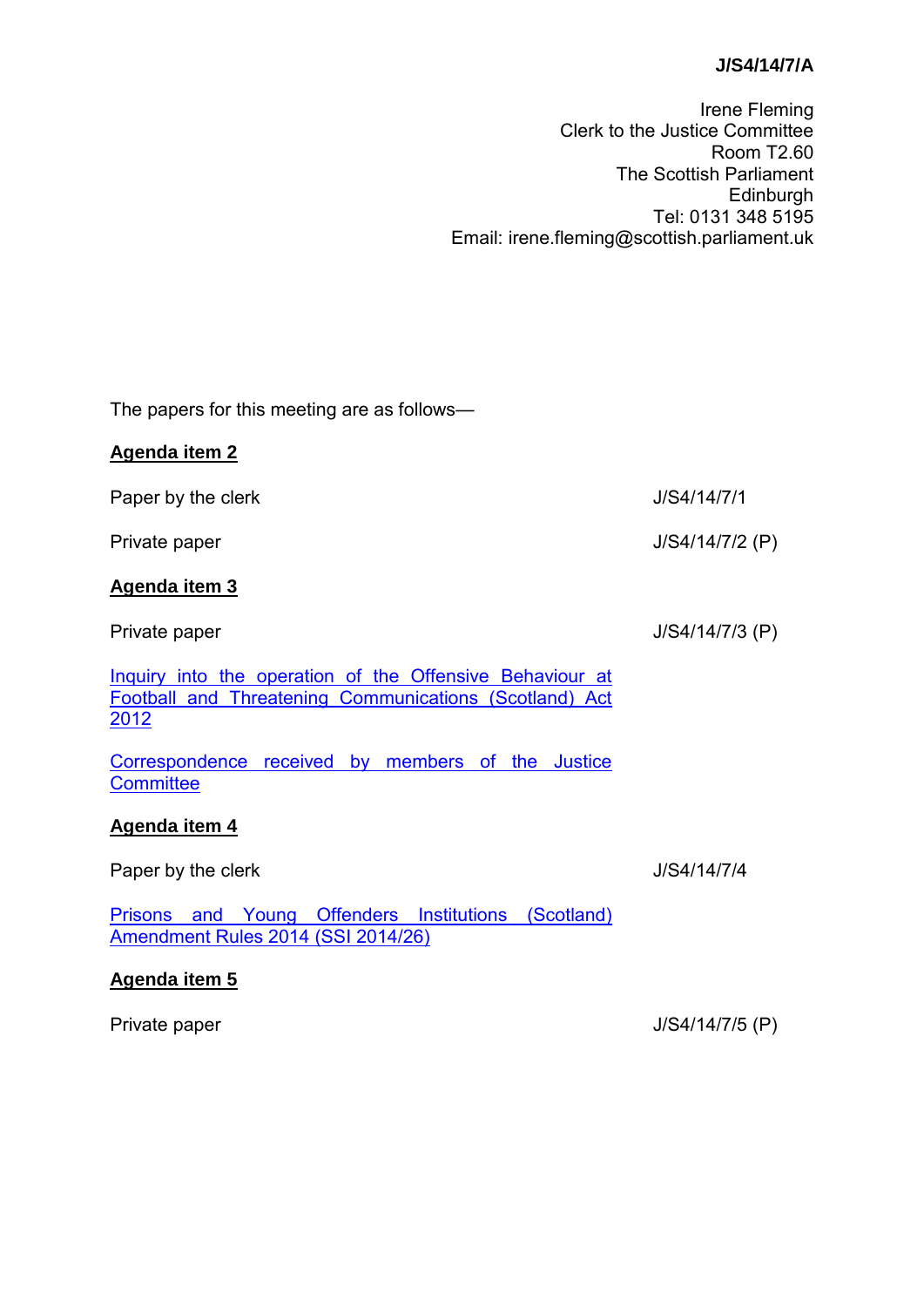## **Justice Committee**

# **7 th Meeting, 2014 (Session 4), Tuesday, 4 March 2014**

# **UK Government's 2014 EU opt-out decision**

# **Note by the clerk**

## **Purpose**

1. This paper provides some background to the Committee"s evidence session with the Minister for Community Safety and Legal Affairs in relation to the UK Government"s 2014 EU opt-out decision.

## **UK Government's 2014 EU opt-out decision**

2. Protocol 36 of the Treaty of Lisbon enables the UK Government to decide, by 31 May 2014, whether or not the UK should continue to be bound by approximately 130 police and criminal justice measures which were adopted in the Council of Ministers before the Lisbon Treaty came into force, or if it should exercise its right to opt out of these measures. If the UK chooses not to exercise the block opt-out, the measures would come under the jurisdiction of the EU Court of Justice and the enforcement powers of the EC on 1 December 2014.

3. The Committee has continued to monitor developments with this issue since the Home Secretary"s announcement on 15 October 2012 that the UK Government"s thinking at that time was to exercise the block opt-out. However, the Committee agreed not to conduct an inquiry into the opt-out decision at that time, on the basis that the House of Lords EU Select Committee was already undertaking a wide-ranging inquiry into the issue, including receiving evidence from the Lord Advocate, Faculty of Advocates, Law Society of Scotland and the Association of Chief Police Officers in Scotland. In its report of 23 April 2013, the HoL EU Select Committee concluded that the UK Government had not made a convincing case to opt out of the 130 measures and that to do so would have negative repercussions for the UK"s internal security.

4. On 9 July, the UK Government published a list of 35 measures that it would seek to re-join if the opt-out is exercised. The HoL EU Select Committee also re-opened its inquiry on 18 July to look at the 35 measures identified and published its report on 30 October stating that it was concerned that the UK Government had given insufficient consideration to the possible substantive and reputational damage of not seeking to re-join a number of other measures.

5. The Prime Minister wrote to the EU on 24 July to give formal notification of the UK Government"s intention to exercise the block opt-out. The UK Government has also announced that a second debate would be held in both houses on the final package of measures to be opted back into. (The first debates and votes on the optout decision took place in July.)

6. At its meeting on 14 January 2014, the Justice Committee agreed to invite the Minister to give evidence on the implications for Scotland if the UK Government does only opt into 35 of the 130 pre-Lisbon measures. To inform this evidence session, the Committee requested views from the Scottish Government, Lord Advocate, Law Society of Scotland, Faculty of Advocates and Police Scotland. To date, responses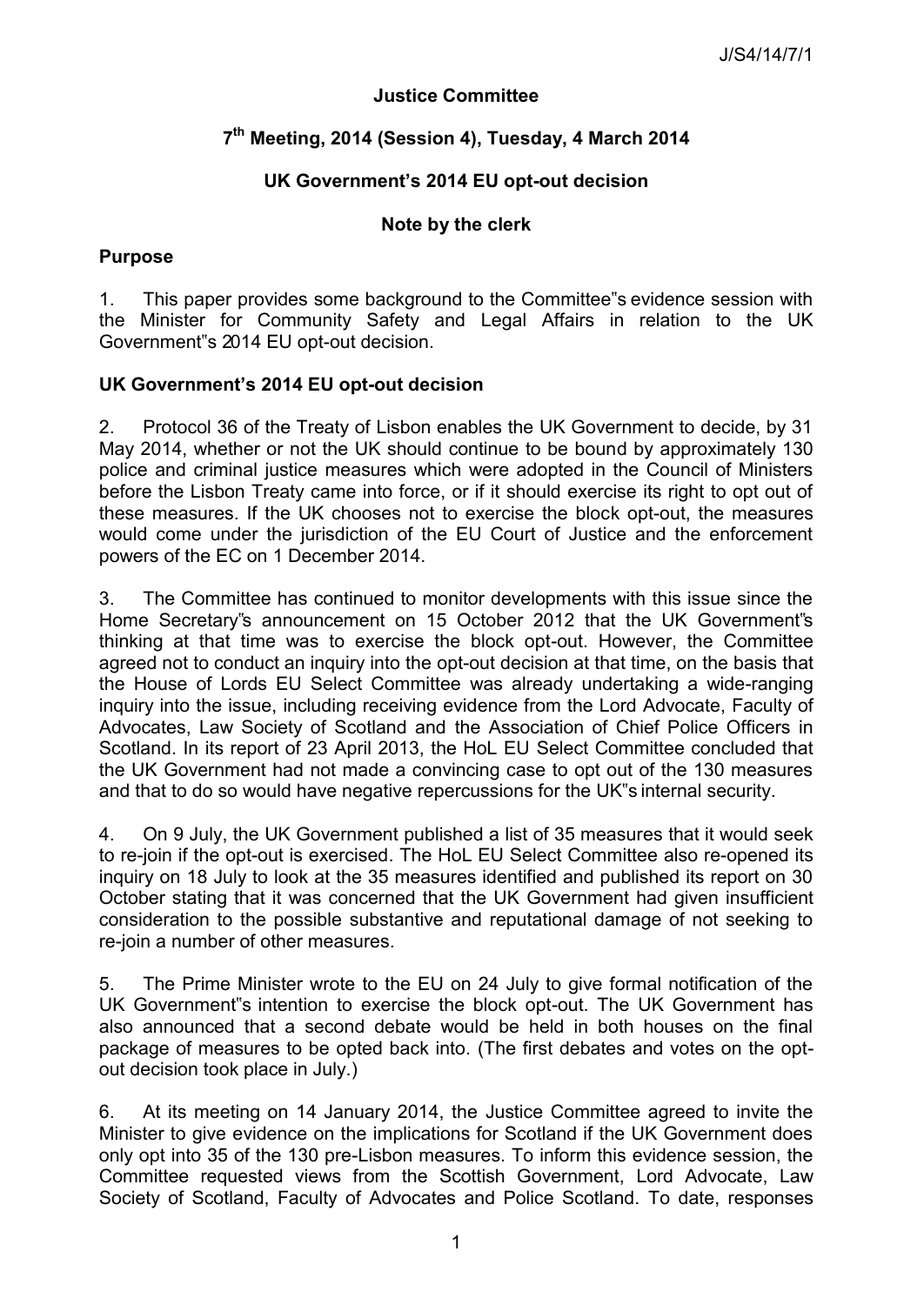have been received from the Scottish Government, Lord Advocate and Law Society of Scotland and these are attached as an Annexe to this paper. Other responses will be circulated to Members and published on the Committee"s web pages once received.

7. **The Committee is invited to consider the responses received and to explore related issues on the opt-out and its implications for Scotland with the Minister for Community Safety and Legal Affairs at the evidence session.**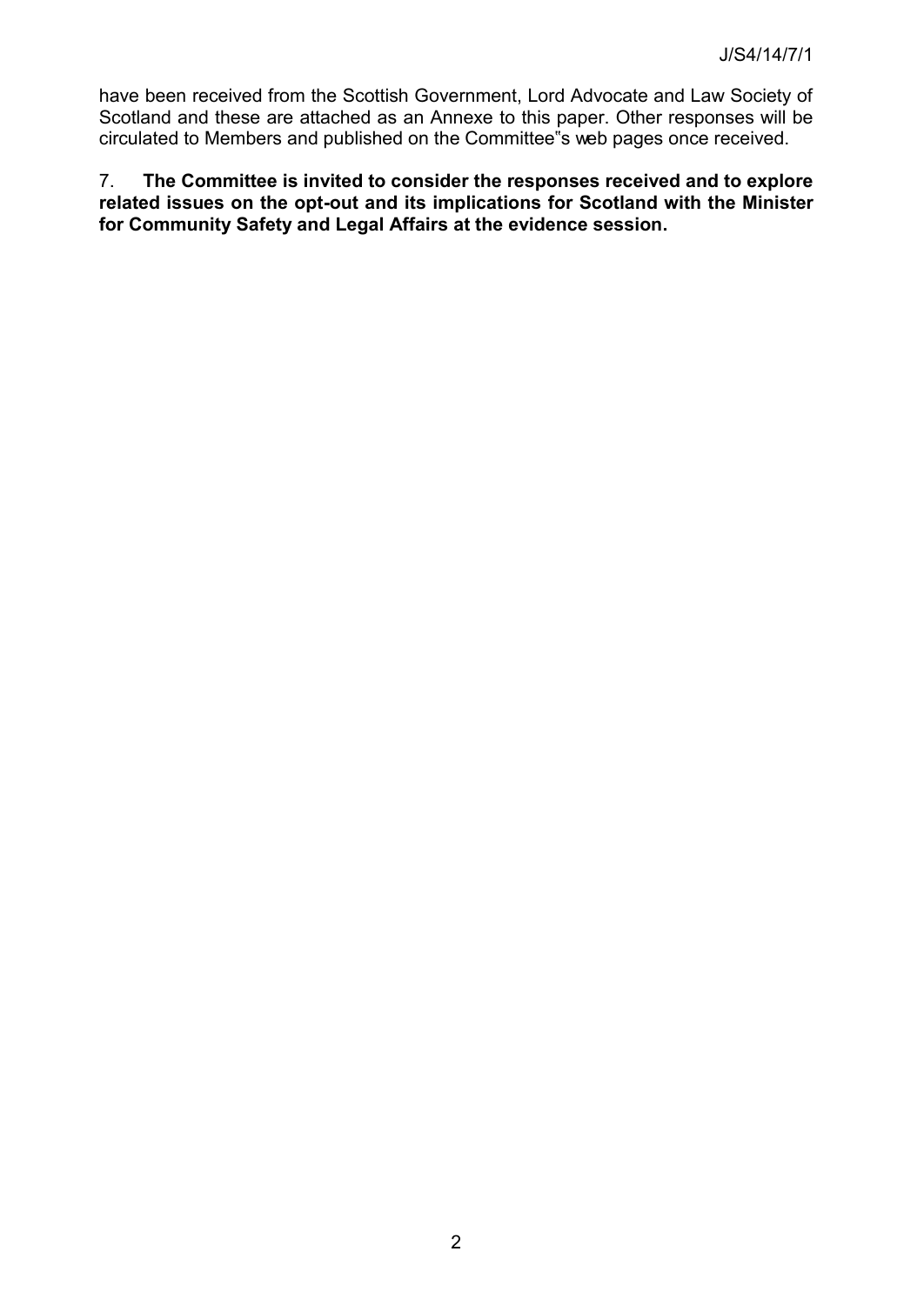## **Extract of response from the Cabinet Secretary for Justice in relation to the UK Government's 2014 EU opt-out decision**

#### UK Government"s 2014 opt-out decision

The Committee has asked the Scottish Government for commentary on 4 specific matters:

- a) details of the level of consultation by the UK Government in relation to the 35 measures that it intends to opt back into;
- b) whether it is content with the 35 measures identified;
- c) the implications for the Scottish criminal justice system if there is any time lag between the date of the block opt-out and the opting back into any of the 35 measures; and
- d) whether there are any implications for Scotland of the UK Government not opting back into the remaining 95 (approx.) pre-Lisbon police and criminal justice measures.

The Committee is aware of the background to Article 10 of Protocol 36 of the EU Treaties, which was negotiated by the then UK Government as part of the Treaty of Lisbon in 2009, enabling the UK to decide, by 31 May 2014, whether or not to be bound by the over 130 pre-Lisbon Treaty justice and police co-operation measures already in force in 2009. If the UK Government decided not to opt out, or to negotiate to opt back in to specific measures, these measures would become subject to the jurisdiction of the Court of Justice of the European Union and the enforcement powers of the European Commission on 1 December 2014.

The over 130 pre-Lisbon Treaty measures include some which are defunct, but also others which are vital to tackling cross-border crime and security matters, including the European Arrest Warrant and measures relating to co-operation and information sharing between justice agencies.

We have accepted throughout that it is unavoidable for the UK Government to have to reach a decision on the 2014 opt out. However, we have also been clear that Scotland and Scottish justice agencies have a strong interest in and concern about the UK"s final decision.

## Details of the level of consultation by the UK Government

There are established arrangements for consultation at Ministerial and official levels between the UK and Scottish Governments on EU justice and home affairs matters, in particular around decisions arising from the UK"s power to choose whether to opt in to specific post-Lisbon Treaty justice and home affairs measures. Whilst differences of view arise, in general these arrangements operate broadly effectively, within the terms of the current constitutional arrangements.

This contrasts with our experience with reference to the 2014 opt-out decision. Whilst Scottish Government officials have sought to maintain contact with officials in the UK Home Office and Ministry of Justice throughout the opt out process, this official engagement has mainly been at a technical level, for example, in relation to factual assessment of individual dossiers with regard to practical application and implementation. **However, I would assess the level of consultation by UK**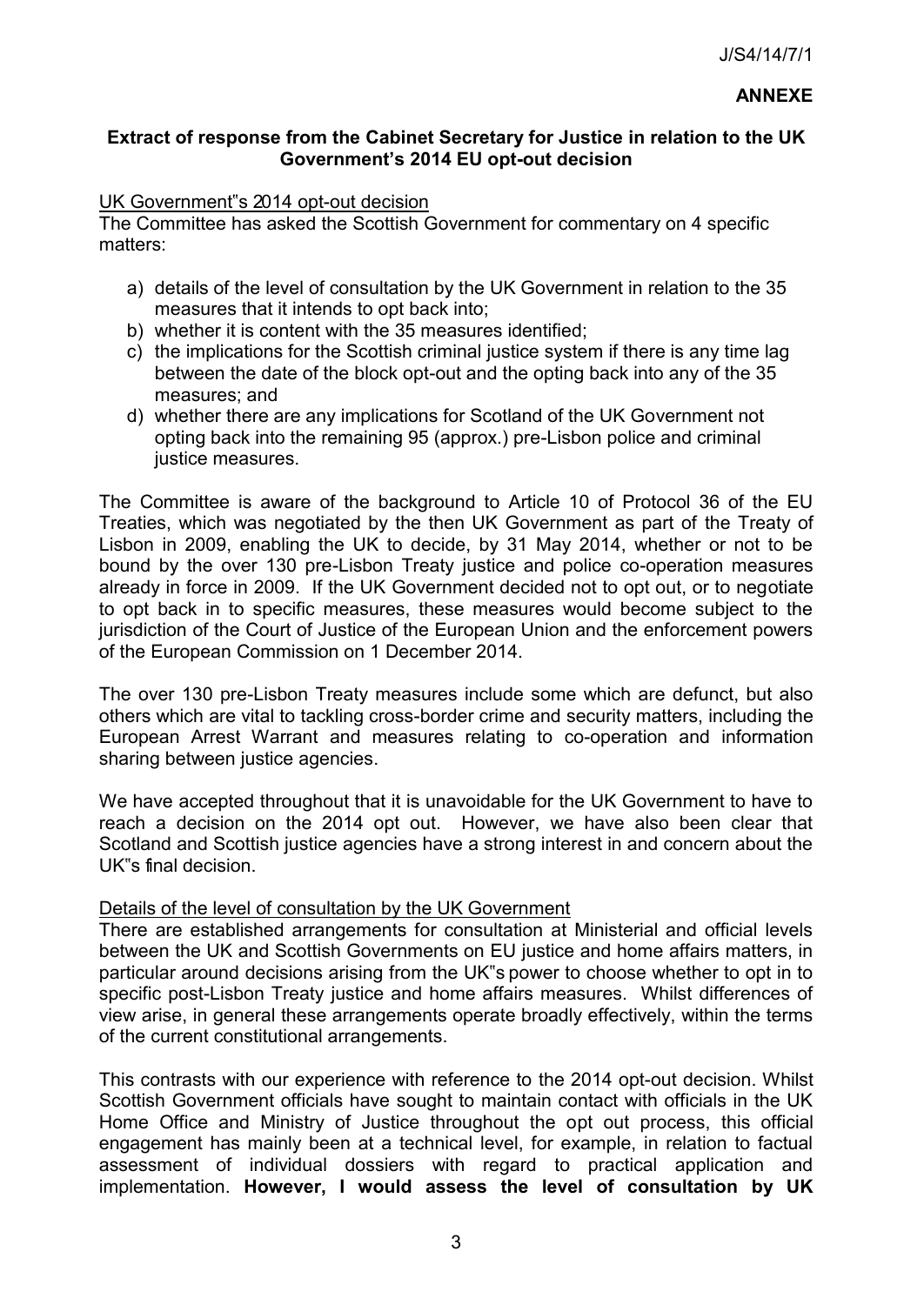#### **Ministers on the 2014 opt out decision overall, and in particular at Ministerial level, as unsatisfactory.**

Given the potential implications of the opt out decision for the efficient operation of Scotland"s devolved justice system, I wrote to UK Ministers in April 2012 and again in August 2012, emphasising the need for effective dialogue and consultation before any decision on the opt-out was taken and emphasising the Scottish Government"s preferred position to remain opted in to these measures. Despite this, no prior notification was received by Scottish Ministers ahead of the Home Secretary"s announcement on 15 October 2012 confirming the UK Government"s initial thinking to exercise the block opt out and to opt back in to only certain measures.

Both the Home Secretary and the Secretary of State for Justice wrote subsequent to the 15 October announcement, acknowledging the need for dialogue at Ministerial level between the UK and Scottish Governments and with operational organisations in Scotland. James Brokenshire MP, then Minister for Security in the Home Office, visited Edinburgh in January 2013. During his visit, Scottish Ministers expressed concern about the UK Government"s preferred position and the lack of clarity about the basis for this position or the process for identifying the measures which the UK Government planned to opt back into. The concerns of the Scottish police, prosecutors and legal professions about the opt-out decision were also emphasised to the UK Minister.

These specific concerns were reflected in the Report of the House of Lords European Union Committee report of its inquiry into the 2014 opt-out decision, published in April 2013, to which I, the Lord Advocate, Scottish police, the Law Society and Faculty of Advocates all provided evidence:

#### [http://www.publications.parliament.uk/pa/ld201213/ldselect/ldeucom/159/159.pdf.](http://www.publications.parliament.uk/pa/ld201213/ldselect/ldeucom/159/159.pdf)

Despite this, no prior notification was again provided at Ministerial level ahead of the Home Secretary"s further announcement on 9 July 2013, which confirmed the UK Government"s formal decision to exercise the opt out, and the list of 35 measures to which it planned to negotiate with the Commission and Member States to opt back into. Specifically in relation to your question, the UK Government did not divulge the composition of the list to the Scottish Government in advance of the 9 July announcement, or the basis on which specific measures were either included or excluded.

I should emphasise that concerns about how the UK Government has handled the opt out decision are not unique to the Scottish Government or Scottish justice agencies. Various Committees of both the Westminster House of Lords and House of Commons and the Northern Ireland Government have all expressed negative views about how UK Ministers have conducted this process.

#### List of 35 measures which the UK plans to opt back in to

You ask whether the Scottish Government is content with the list of measures that the UK Government intends to opt back into. The list of 35 measures was set out in Command Paper 8671 published by UK Ministers on 9 July 2013, the same day that they announced their decision to exercise the block opt out. The list of 35 measures includes those which we and justice agencies in Scotland would have been most concerned at not participating in, including the European Arrest Warrant; measures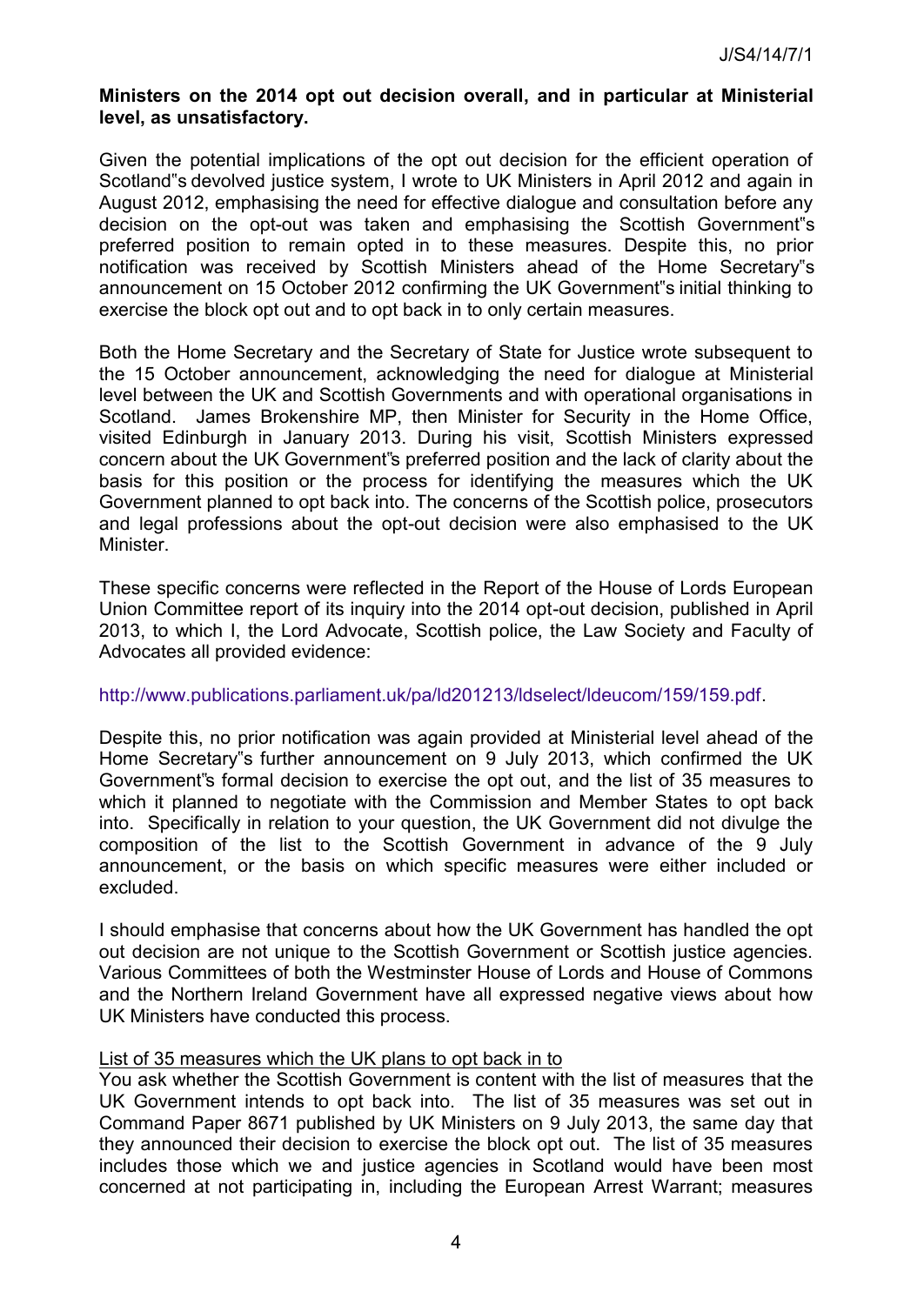associated with the functions and operation of Europol and Eurojust; measures facilitating the sharing of information; Joint Investigative Teams; mutual recognition of financial penalties and confiscation orders; cross-border police co-operation, etc.

However, notwithstanding this, **I can confirm that Scottish Ministers are not content with the list of 35 measures which UK Ministers plan to opt back in to**. The reasons for this view reflect both general and specific concerns:

- As noted above, our stated preference was to remain fully opted in to all pre-Lisbon police and criminal justice measures as best representing the interests of justice in Scotland and effective EU co-operation.
- We are concerned, in particular, about the uncertainty associated with the UK having to negotiate with the Commission and EU Members States to opt back in to the specific 35 measures and the risk of a potential gap in access to these measures.
- We do not believe that the UK Government has made a clear or compelling case to justify exercising the block opt in.
- Nor do we believe the UK Government has adequately explained its choice of 35 measures and those which it will not opt back in to.

On this final point, concern about the lack of effective evidence and justification for the choice of 35 measures in the UK Command Paper was well articulated in the follow-up report of the House of Lords EU Committee, published in October 2013:

"*We are disappointed that the Command Paper presented both the 35 measures which the Government intend to rejoin and the 95 they do not intend to rejoin in an unhelpful manner. We regret that the grounds on which the Government made their selection of measures to seek to rejoin were not set out persuasively in the EMs* [Explanatory Memoranda]."

Our more general concerns about the decision to opt out and the choice of 35 measures are reflected in our responses to the other two issues raised by the Committee.

#### The implications of any time lag between the date of the block opt-out and opting back into the 35 Measures

In considering the risk of a potential time lag, it may be helpful to set out briefly the process by which the UK must seek to rejoin specific measures. In practice there are two separate processes. For Schengen measures (5 of the 35), the rejoining process requires negotiation and agreement with all EU Members States. For non-Schengen measures (30 of the 35) the rejoining is progressed through negotiation with the European Commission.

Clearly any process relying on the agreement either of the Commission or all Member States carries some level of risk of agreement not being reached or of delay. **The implications of any such time lag would vary depending on the specific measures.** For example, for certain measures, such as the European Arrest Warrant, information sharing protocols or practical police co-operation, there is potential for live judicial processes or criminal investigations being delayed or undermined. The views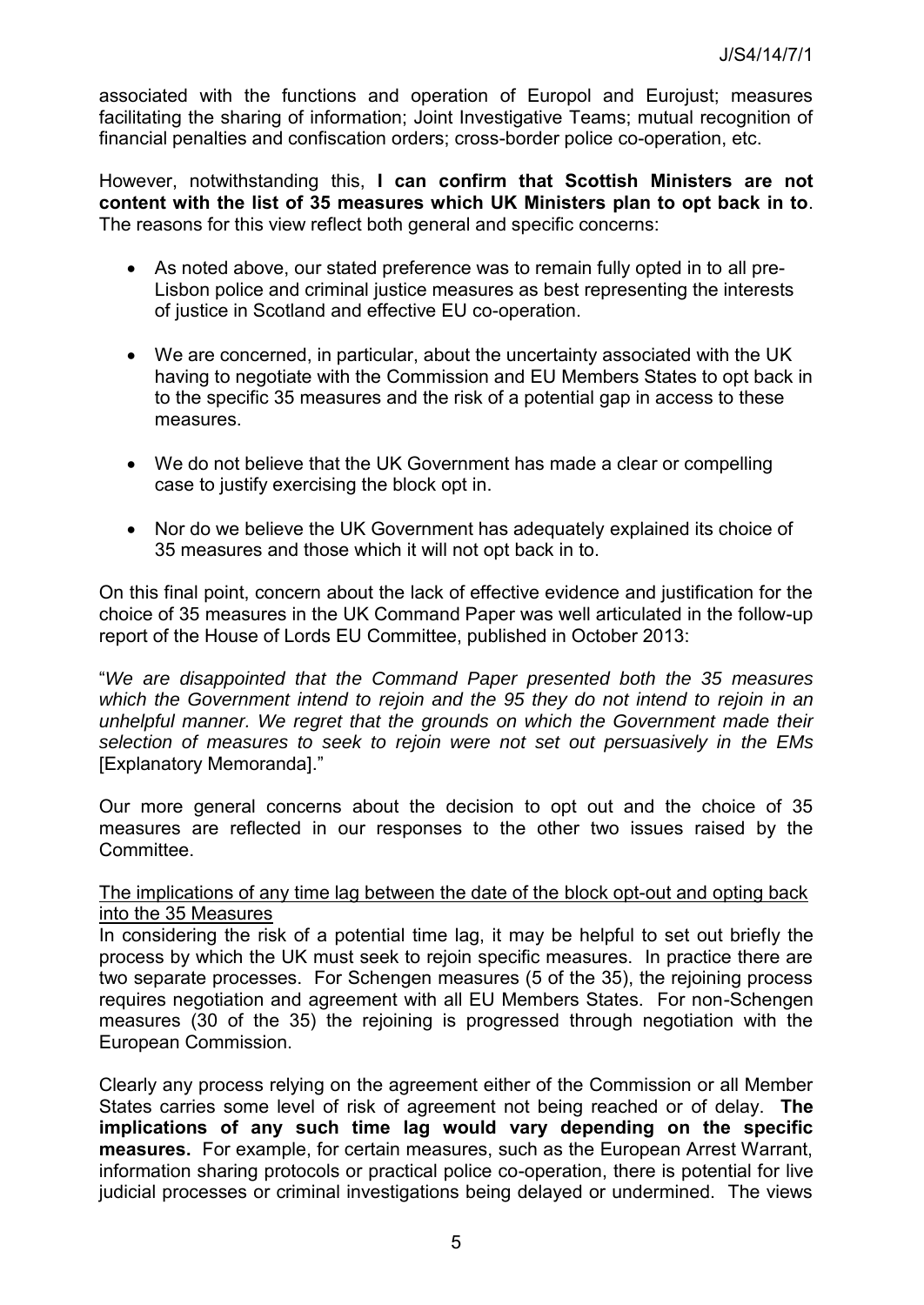of both academics and justice organisations have expressed significant doubts that satisfactory alternative arrangements could be put in place to cover any temporary gap.

The UK Government position is that opt in negotiations could, in principle, be concluded in early course to provide ... political and legal certainty for all involved" and have stated that other Member States agree with this approach. Specifically, they have said they consider that formal steps can be taken by the UK and the EU institutions before 1 December 2014 that facilitate the UK rejoining pre-Lisbon measures, including the EAW" on that day. I have written to the Home Secretary and Secretary of State for Justice, seeking an update on the negotiation processes with the Commission and Member States and reassurance on the steps being taken to avoid any gap in the UK rejoining specific measures.

#### Implications for Scotland of the UK Government not opting back into c.95 pre-Lisbon Treaty Police and Criminal Justice Measures

You ask about the implications for Scotland with regard to the measures the UK Government is proposing not to opt back into. The UK Government has taken the position that it will only seek to opt back in to measures which it considers to be essential for cross border co-operation and has categorised the other circa 95 measures variously as being defunct, repealed and replaced (either now or pending), not actually required to enable the underlying actions to take place, or requiring minimum standards in substantive law, which the UK already meets and will continue to do so even if it is not bound by the measure in question.

The various reviews by Committees of the Westminster Parliament have identified a number of additional individual measures within the c.95 which they consider that the UK Government should consider opting in to, including for example the European Judicial Network (EJN) and operational matters relating to Europol. The UK Government has, however, rejected these requests to extend the list of 35 measures.

The specific measure we are most concerned about losing is membership of the EJN. As the Lord Advocate has argued, this measure is of utility to Crown Office officials in respect of progressing mutual legal assistance cases. My officials have raised this matter with their UK Government counterparts and I have written to the Home Secretary asking for the EJN to be added to the list of measures which the UK will seek to opt back into.

We are also concerned by the UK Government"s decision to withdraw from a number of minimum standard measures on the grounds that the UK is already compliant with these measures. Signing up to such measures represents a collective statement and reaffirmation that EU Member States across the continent find certain conduct to be unacceptable and, in some cases abhorrent, for example in respect of racism and xenophobia.

One of our primary concerns about the UK Government"s decision to opt out of the c.95 measures is the potential reputational damage which it will have for the UK"s and Scotland"s engagement on vital police and UK co-operation matters and the wider signal it gives to the UK Government"s "direction of travel" on EU matters. During the debate in the House of Commons on 15 July 2013, UK Government Ministers indicated that the opt-out decision forms part of its wider agenda to alter the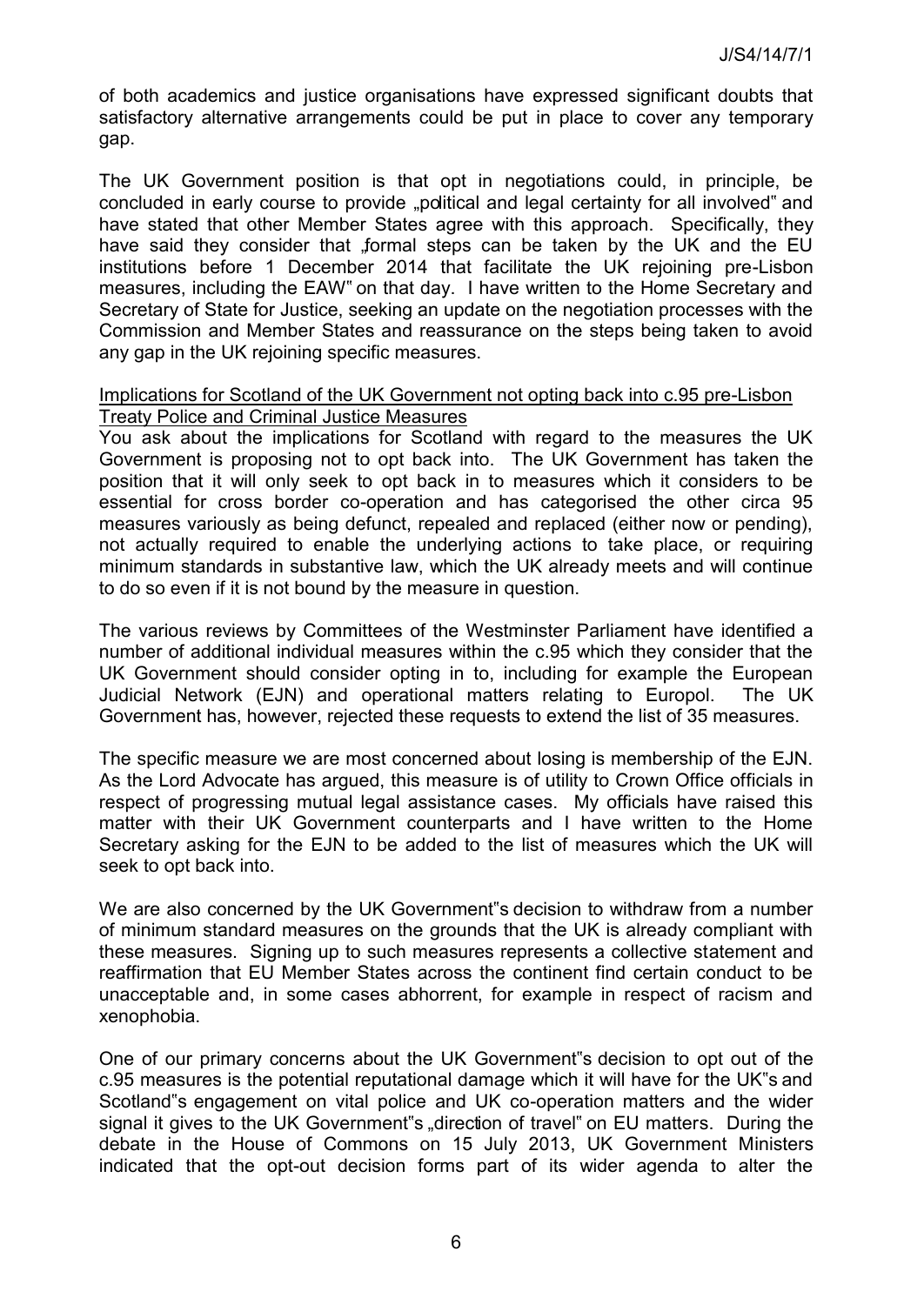relationship between the UK and EU. As the Home Secretary stated: "*We are first and foremost talking about bringing powers back home*."

As we move closer to December 2014, we will seek to continue to keep in touch with the negotiation process at both Ministerial and official levels, in particular about the risk of any gap in the UK opting back into specific measures. However, as noted above, our experience of UK Ministers" willingness to engage on this matter to date has not been encouraging.

The Minister for Community Safety will attend the Justice Committee on 4 March and will be happy to discuss these matters further during the oral evidence session.

Kenny MacAskill Cabinet Secretary for Justice 18 February 2014

#### **Response from the Lord Advocate in relation to the UK Government's 2014 EU opt-out decision**

I thank you for your letter of 17 January 2014 seeking my views on the implications for Scotland of the UK Government"s 2014 block opt-out decision. I welcome the opportunity to provide you with my observations.

Further to the oral evidence I provided to the House of Lords Select Committee on 13 February 2013 I wrote to the Committee providing a list of the measures I would suggest the United Kingdom should opt in to. A copy of that letter is attached for your information.

You will note that the 35 measures the UK Government have stated they would seek to rejoin include all those identified in my letter to the Committee, with the exception of: Council Framework Decision 2005/222/JHA on attacks against information systems; Council Decision 2005/876/JHA on the exchange of information extracted from the criminal record; and Council Decision 2008/976/JHA on the European Judicial Network.

It remains my position that the European Judicial Network measure (EJN) ought to be included. It is the experience of the Crown Office and Procurator Fiscal Service (COPFS) that this is a valuable tool in the armoury of prosecutors as it is frequently used by the International Cooperation Unit (ICU) of Crown Office to seek assistance in execution of EAWs abroad and allows for urgent requests to be expedited. The EJN has also provided Scottish prosecutors with a rich source of advice on national law in Member States within very short timescales which has been used to good effect in a number of cases considered by the United Kingdom Supreme Court.

With the exception of the EJN measure, I do not assess there to be any particularly damaging consequences for Scotland of not opting back into the other 94 pre-Lisbon police and criminal justice measures and I am generally supportive of the decision by the UK Government to seek to rejoin the 35 measures listed by them, which includes such important measures as the EAW.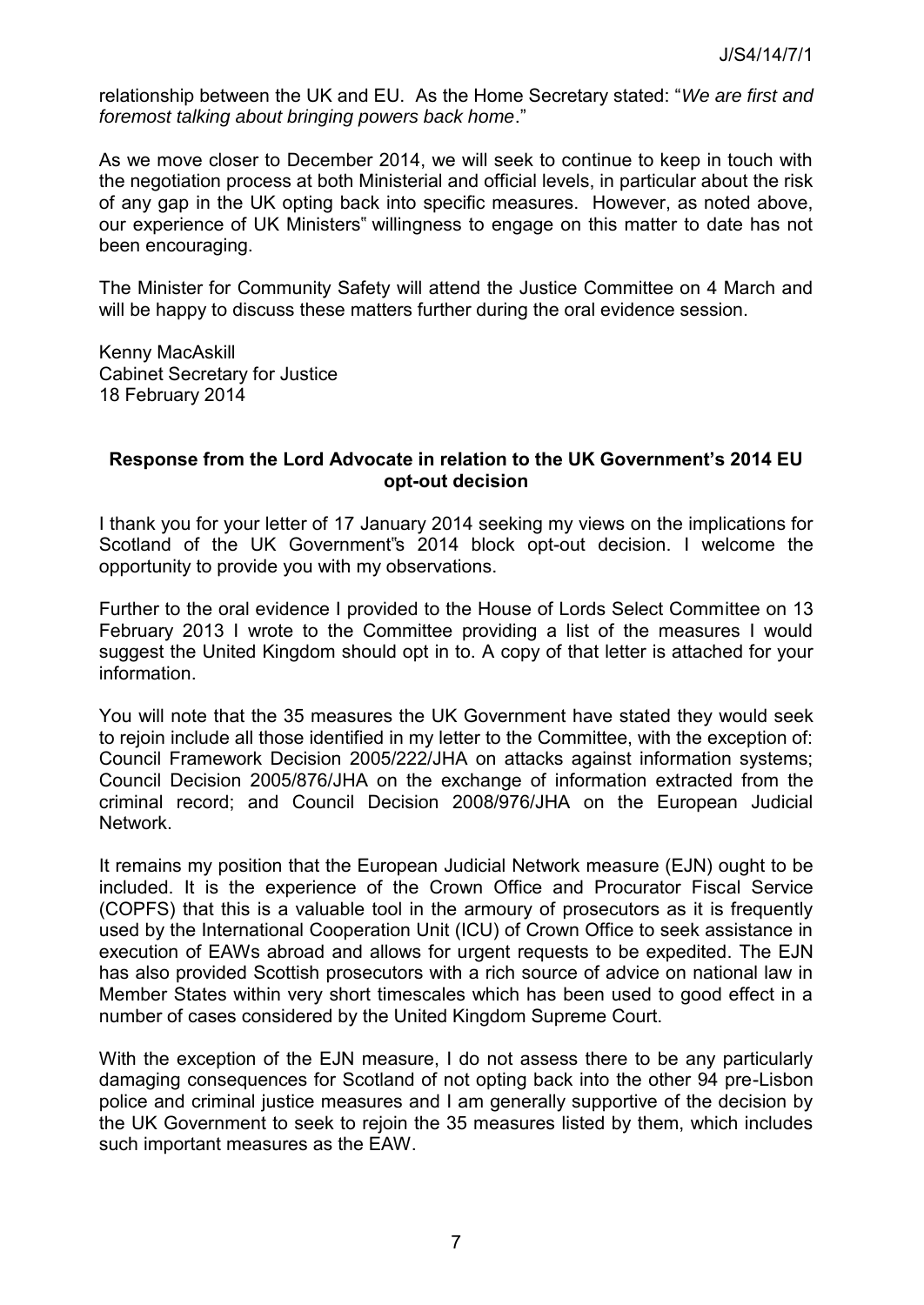That said there remain implications for Scotland as a result of the block opt-out decision, the main one being the danger of the UK being unable to rejoin the EAW measure. The extent of that danger will be determined and assessed by what mechanism the UK Government seeks to provide a legal base in place of the EAW. I understand that the UK Government has begun negotiations in order to secure a seamless process of block opt-out and opt-in come 1 December 2014. However, the UK Government has thus far not shared its view on what legal base will replace the EAW either as an interim measure or in the event of complete exclusion from the EAW scheme and therefore my concerns in this area subsist.

From evidence given to the House of Lords Select Committee and from what is said in the Government"s explanatory memorandum, it is believed the UK Government"s position is that extradition will be achieved through the European Convention on Extradition. This however must be predicated on the basis that Member States which have transposed the EAW framework decision into their national law can transfer a member state out of that scheme and recommence on another legal base.

Different issues would arise for incoming and outgoing requests, should the UK not be able to rejoin the EAW scheme, namely:

#### Incoming requests

For, requests into the UK, the Government could re-designate Member States as part 2 territories, placing them in the same position as, for example, the United States.

This would have the effect of moving the decision on extradition back to ministerial level where the Cabinet Secretary for Justice in Scotland would be required to certify all incoming requests, the International Cooperation Unit (ICU) would crave and issue a warrant to arrest and thereafter the procedure would be similar to the present system, except, rather than the court make the decision on extradition, the court would refer the case back to the Minister who would then decide if extradition would be ordered. The statutory time frames would be different and extradition would take considerably longer than is presently the case.

It would also open up two areas of appeal, the decision of the court and that of the Minister and involve considerably greater work for colleagues abroad as the request needs to be in a more stringent and detailed form. Importantly, double criminality would require to be applied to offences and the current benefit of the framework list of offences would be lost.

#### Outgoing requests

The anxiety would be reputational damage caused by the UK opt out. Currently member states operate and execute the EAW efficiently. In future, it would not be unreasonable to assume that executing authorities who would be required to undertake considerably more work on execution of requests from the UK in the old convention form, involving as it does affidavit evidence and issue through the Home Office, would be less able to execute UK requests as quickly as they do currently. The fact that affidavit evidence is required where these have to be drafted, sworn before the court, translated and then issued will inevitably involve more preparation time.

In addition, the speed with which arrest can be effected through use of the EAW would be diminished.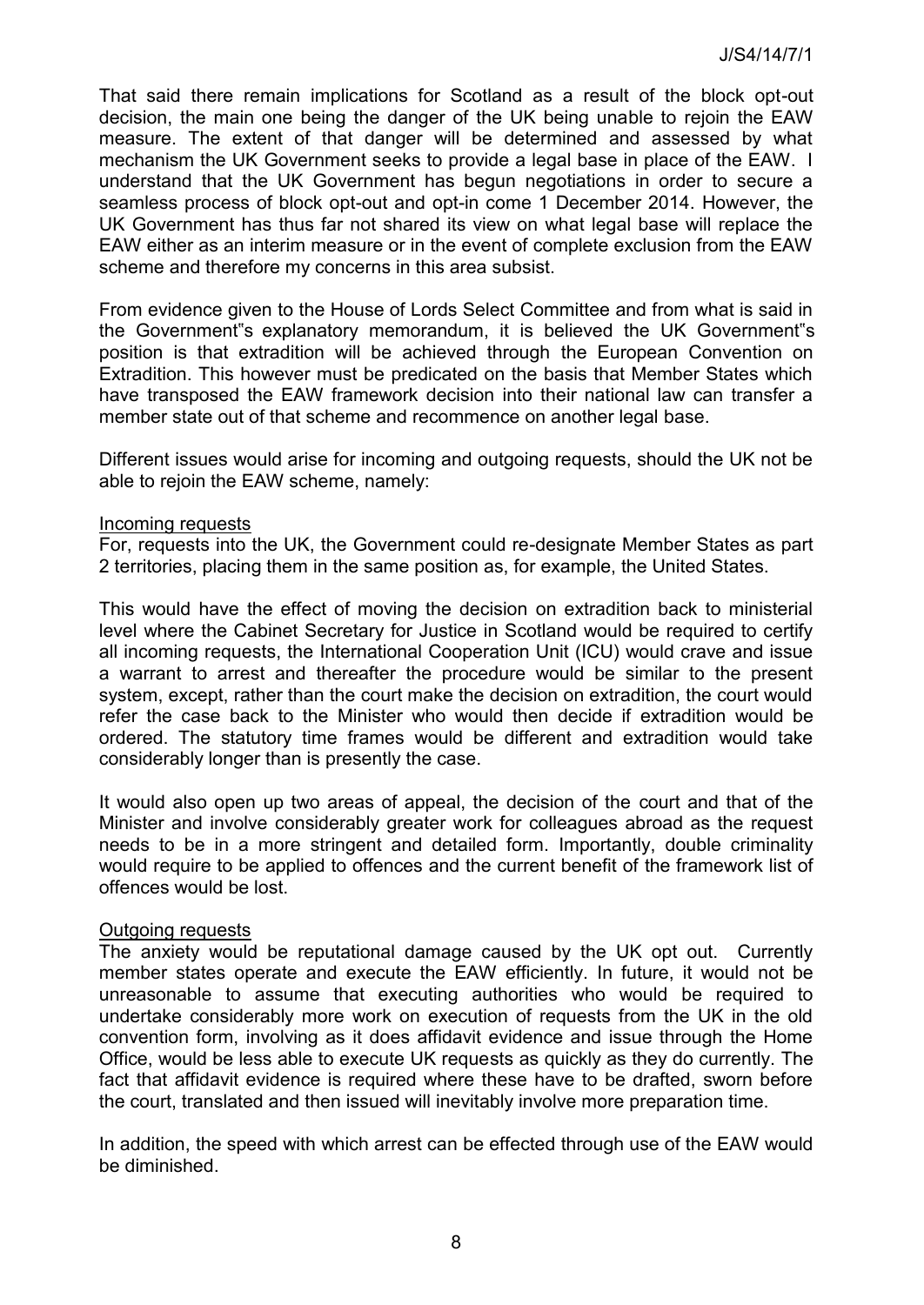It is envisaged that the UK enter the SIS II (Schengen information system) in 2014. This will enable the UK authorities to place on the system an alert which will be available to police forces in around 20 member states. That however is predicated on the use of the EAW. Red notices which are the equivalent for Convention based requests are issued through Interpol channels.

The greatest danger is that some Member States would no longer be able to accept requests from the UK based on the convention as under their national law some states have taken the view that the EAW as a matter of EU law, replaces the convention base and they cannot revert back to the convention as a legal base for extradition. This would result in not only the UK requiring to take steps to provide interim measures such as a bilateral treaty or new legislation but also the national parliaments of those other states. Under the Lisbon Treaty the UK would be required to meet the cost of any financial implications to Member States. Putting in place bilateral treaties or new legislation would require time and agreement within Member States" own systems which would be beyond the control of the UK. This may lead to interim periods where the UK and some Member States would have no legal base at all upon which to seek extradition of fugitive offenders. This would be most keenly felt with the Republic of Ireland.

Although it is the intention of the UK Government to secure opt-in without there being any gap or break in practice of the EAW this is by no means certain and consideration does not appear to have been given to the situation where there is a gap between the UK Government opting out and being able to rejoin, other than reliance on the European Convention on Extradition. This convention cannot however be relied upon by all member states for the reasons explained and in particular cannot be relied upon by the Republic of Ireland.

Frank Mulholland QC Lord Advocate 18 February 2014

#### **Response from the Law Society of Scotland in relation to the UK Government's 2014 EU opt-out decision**

I refer to your letter dated 17 January 2014 addressed to the President of the Law Society, Mr Bruce Beveridge, a copy of which has been passed to me for my attention.

The Law Society of Scotland provided the House of Lords European Union Select Committee with both written and oral evidence in relation to its inquiry into the 2014 opt-out decision.

At that time, we stated that the exercise of the opt-out could have very serious consequences involving cross border crime from both a practical and cost perspective and that such a decision should not be taken before a thorough consideration of the implications is undertaken. We further stated that even if the UK is able to opt back into some measures then this is likely to lead to confusion, complexity and cost.

We specifically expressed concerns that, with regard to the European Arrest Warrant, that it would not be in the UK"s interest for individuals who commit crimes in other EU Member States to be able to treat the UK as a safe haven, knowing that their offending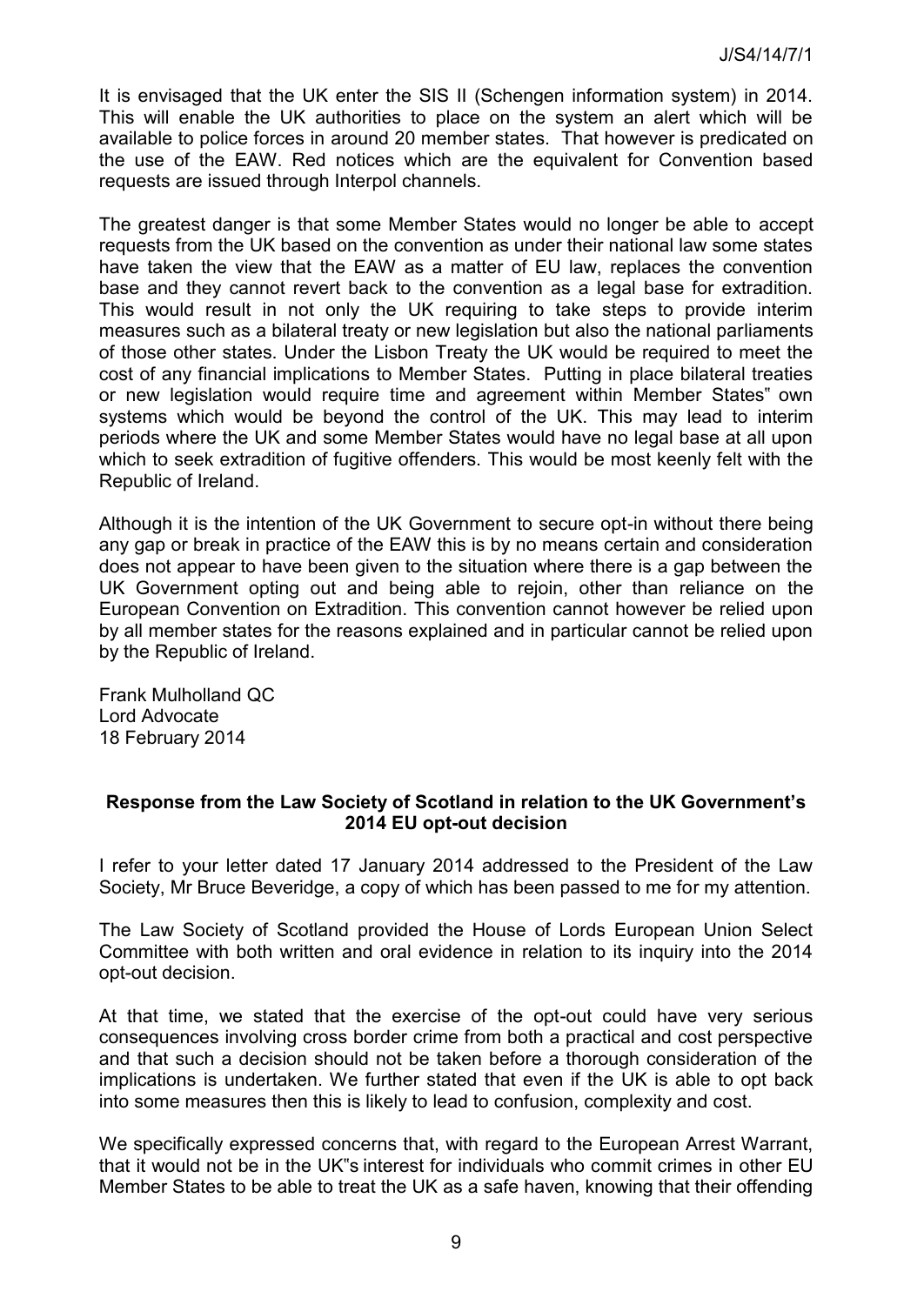was either non extraditable or that it was likely to be subject to a more cumbersome extradition process for another country to seek return by that route.

A copy of our written response to the House of Lords Select Committee on the European Union is attached for ease of reference.

We remain seriously concerned that there has been no proper consultation from UK Government prior to the Home Secretary"s announcement on 9 July 2013 which confirmed the UK Government"s decision to exercise the opt out and the list of 35 measures which they had planned to negotiate with the Commission and the Member States to opt back into.

With regard to the consequences of not opting back into around 35 of the Pre Lisbon Police and Criminal Justice Measures, the Society believes that the opt out should not have been exercised at all. In particular, the Society notes the reference that it made in its written submission to the House of Lords European Union Select Committee at Paragraph 11. The Centre for European Legal Studies Working Paper "Opting out of EU Criminal Law; what is actually involved?" states that:

"The UK"s withdrawal from these instruments would seem to send a negative message as regards to the UK"s attitude to Law and Order, and international efforts to further it. By withdrawing from them, the UK would appear to be telling other Member States (and indeed its own citizens and the rest of the world) that it considers the forms of anti-social conduct they are aimed at – Terrorism, Money Laundering, People Smuggling, Cyber Crime and so on and so forth – are not so grave as to require international cooperation to deal with them effectively".

Accordingly we remain seriously concerned at the decision to exercise the opt-out and, with regard to the 35 measures which UK Ministers plan to opt back into, we believe that it is for UK Government to demonstrate now that they have a plan that there will be no "gap" between the block opt out coming into effect and opting back into individual measures such as the European Arrest Warrant. Also we believe that the proposal which form part of such a strategy require to be scrutinised robustly and debated by Westminster.

We understand that there have not been any formal negotiations as yet between the UK Government and the European Institutions.

With reference to the European Judicial Network not been included in the list of 35 measures, we see there being no reason not to opt back into this measure.

I trust that this information is of some assistance to you in advance of your evidence session fixed for 11 March but should you require further information, please don"t hesitate to contact me.

Alan McCreadie Law Reform, Law Society of Scotland 25 February 2014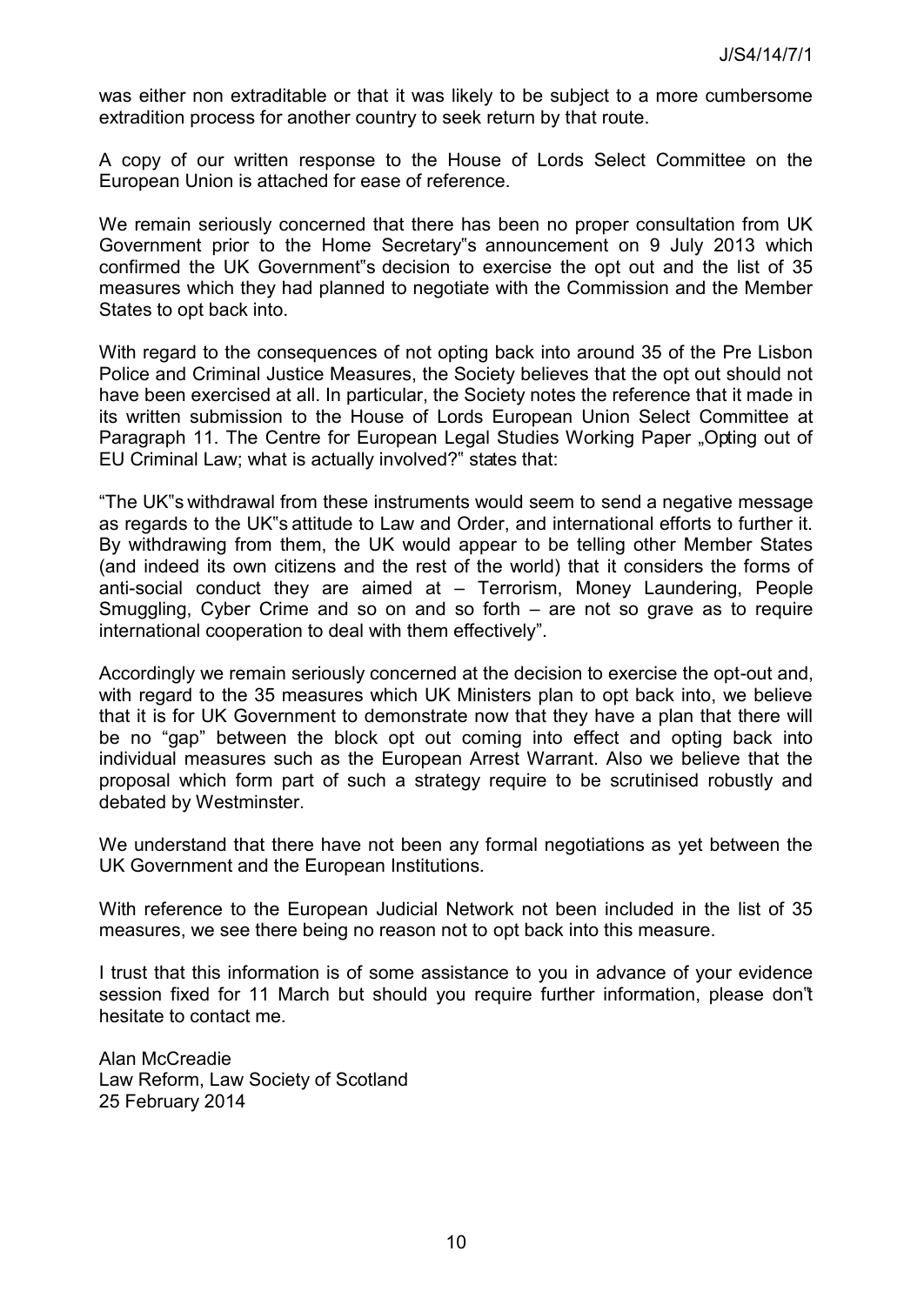# **Justice Committee**

# **7 th Meeting, 2013 (Session 4), Tuesday 4 March 2014**

## **Subordinate legislation**

## **Note by the clerk**

## **Purpose**

1. This paper invites the Committee to consider the following negative instrument:

 Prisons and Young Offenders Institutions (Scotland) Amendment Rules 2014 (SSI 2014/26).

2. Further details on the procedure for negative instruments are set out in Annexe B attached to this paper.

# **Prisons and Young Offenders Institutions (Scotland) Amendment Rules 2014 (SSI 2014/26)**

## **Introduction**

3. The purpose of the instrument is to amend Schedule 2 to the Prisons and Young Offenders Institutions (Scotland) Rules 2011, which provide for the constitution of visiting committees, to reflect the opening of HMP & YOI Grampian and the closure of HMPs Aberdeen and Peterhead.

4. The instrument comes into force on 3 March 2014.

5. Further details on the purpose of the instrument can be found in the policy note (see below). An electronic copy of the instrument is available at: <http://www.legislation.gov.uk/ssi/2014/26/contents/made>

## **Consultation**

6. The policy note on the instrument confirms that operational managers and policy colleagues within the Scottish Prison Service, the relevant local authorities and the Association of Visiting Committees have been consulted and that the local authorities for the new prison, HMP & YOI Grampian, have agreed the visiting committee's membership.

## **Delegated Powers and Law Reform Committee consideration**

7. The Delegated Powers and Law Reform (DPLR) Committee considered this instrument at its meeting on 18 February 2014 and draws to the attention of the Justice Committee that no saving or transitional provision is made for the visiting committees for Aberdeen and Peterhead prisons which are being wound up to allow them to complete any investigations into complaints which are ongoing notwithstanding the closure of those prisons and to report for the period 1 April 2013 to their abolition.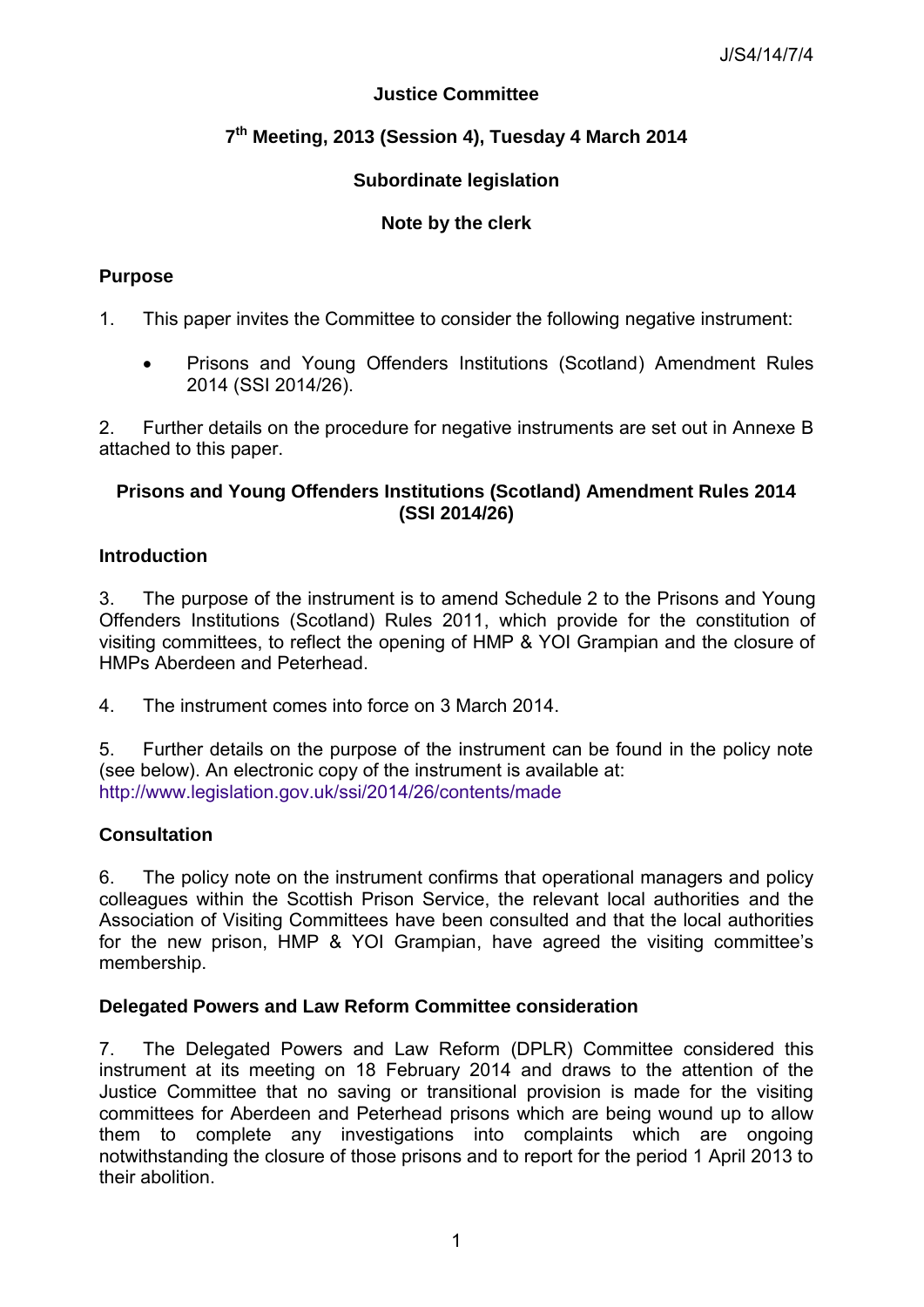8. The DPLR Committee also draws to the attention of the Committee and the Scottish Government that similarly no saving or transitional provision is made in the proposed draft order abolishing visiting committees and replacing them with lay prison monitors (the Public Services Reform (Prison Visiting Committees) (Scotland) Order 2014).

9. The DPLR Committee further reports to the Parliament a failure in communication and planning within the Scottish Prison Service, which resulted in noncompliance with the 28 day rule.

10. The relevant extract from the DPLR Committee's report on the instrument is reproduced on page 3 of this paper.

11. In addition, the Convener of the DPLR Committee has written to the Justice Committee highlighting the DPLR Committee's concerns. In his letter to the Committee, Mr Don intimated that he had written to the Scottish Government on this matter (a copy of the letter is attached at Annexe A).

## **Justice Committee consideration**

12. If the Committee agrees to report to the Parliament on this instrument, it is required to do so by 17 March 2014. Therefore, the Committee has the opportunity to return to this instrument at its meeting next week on 11 March.

13. In the meantime, the Committee may wish to consider asking for further information from the Scottish Government in relation to the absence of transitional arrangements that has been highlighted by the DPLR Committee. The Committee may also wish to write to the Association of Visiting Committees for comment.

## **Policy Note: Prisons and Young Offenders Institutions (Scotland) Amendment Rules 2014 (SSI 2014/26)**

1. The Prisons and Young Offenders Institutions (Scotland) Amendment Rules 2014 ("the Amendment Rules") were made in the exercise of the powers conferred by sections 8 and 39 of the Prisons (Scotland) Act 1989. These Rules amend The Prisons and Young Offenders Institutions (Scotland) Rules 2011 ("the Prison Rules") and they are subject to negative procedure.

# **Policy Objective**

2. The Cabinet Secretary announced in August 2007 that a new publicly operated prison was to be built in the Peterhead area to replace the existing facilities there and at HMP Aberdeen. HMP & YOI Grampian has been built on part of the HMP Peterhead site and is scheduled to open in March 2014 and will be fully operational by late April. HMPs Peterhead and Aberdeen have been closed and their status as prisons will be discontinued once the Discontinuance of Aberdeen and Peterhead Prisons (Scotland) Order 2014 comes into force.

3. The Prison Rules set out provisions relating to the regulation and management of Prisons and Young Offenders Institutions and various matters concerning those who are required to be detained in these institutions (such as their classification, treatment, discipline, employment and control).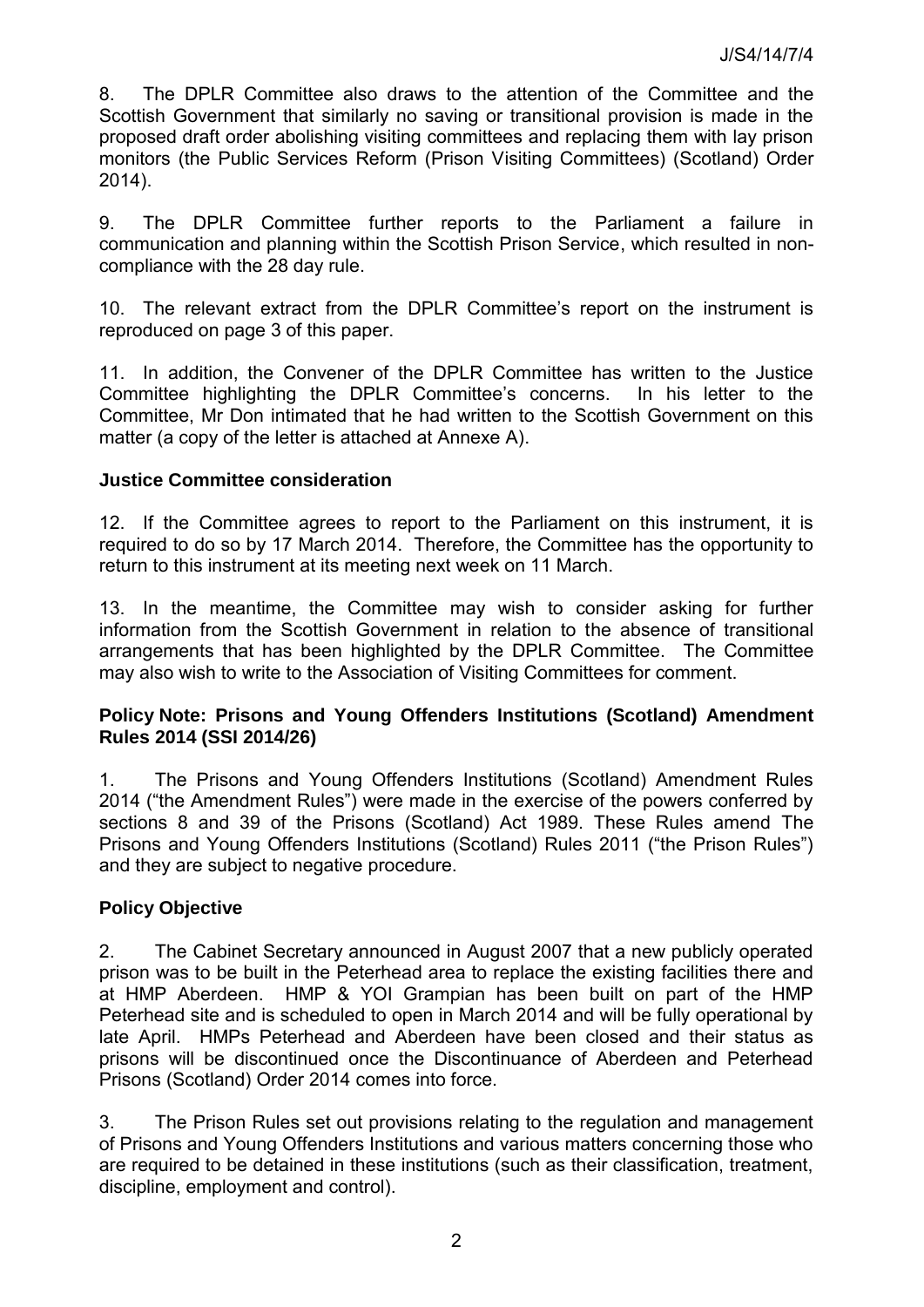4. In terms of section 8 of the 1989 Act, Rules made under section 39 must provide for the constitution of visiting committees. Schedule 2 to the Prison Rules details the number of VC members to be appointed for each prison and the name of the appointing Authority. This Schedule requires to be amended to reflect the opening of HMP & YOI Grampian and closure of HMPs Aberdeen and Peterhead.

#### **Impact Assessment**

5. The Equality and Diversity impact assessment was carried out and it was determined that the changes to Schedule 2 would have no impact on prisoners, staff or visitors to the prison.

## **Consultation**

6. There has been consultation with operational managers and policy colleagues within the Scottish Prison Service, the relevant local authorities and the Association of Visiting Committees. The local authorities for the new prison, HMP & YOI Grampian have agreed the VC membership.

#### **Financial Effect**

7. The Cabinet Secretary for Justice confirms that no Business and Regulatory Impact Assessment is necessary as the instrument has no financial effects on the Scottish Government, local government or on business.

# *Extract from the Delegated Powers and Law Reform Committee 15th Report 2014*

**Prisons and Young Offenders Institutions (Scotland) Amendment Rules 2014 (SSI 2014/26)** *(Justice Committee)*

1. This instrument amends the Prisons and Young Offenders Institutions (Scotland) Rules 2011 ("the 2011 rules") in order to establish a prison visiting committee for the new prison at Grampian and to dis-establish the existing prison visiting committees for HMP Aberdeen and HMP Peterhead.

2. The Rules are subject to the negative procedure and will come into force on 3 March 2014.

3. In considering the instrument, the Committee asked the Scottish Government for clarification of certain points relating to the application of rule 146 and 153 of the 2011 rules. The correspondence is reproduced at the Appendix.

4. The correspondence sets out the Scottish Government's view on how the members of the visiting committees for HMP Aberdeen and HMP Peterhead will be removed from office once the instrument takes effect on 3 March 2014.

5. In this context the Committee notes that the instrument makes no saving provision for the visiting committees for Aberdeen and Peterhead beyond the date of closure of the prisons. Such a period would permit those committees to complete any ongoing investigations or to report on their activities under rule 153 for the period from 1 April 2013 to their abolition. The Committee notes that in relation to previous prison closures such a period has been allowed for such purposes by way of transitional and saving provision.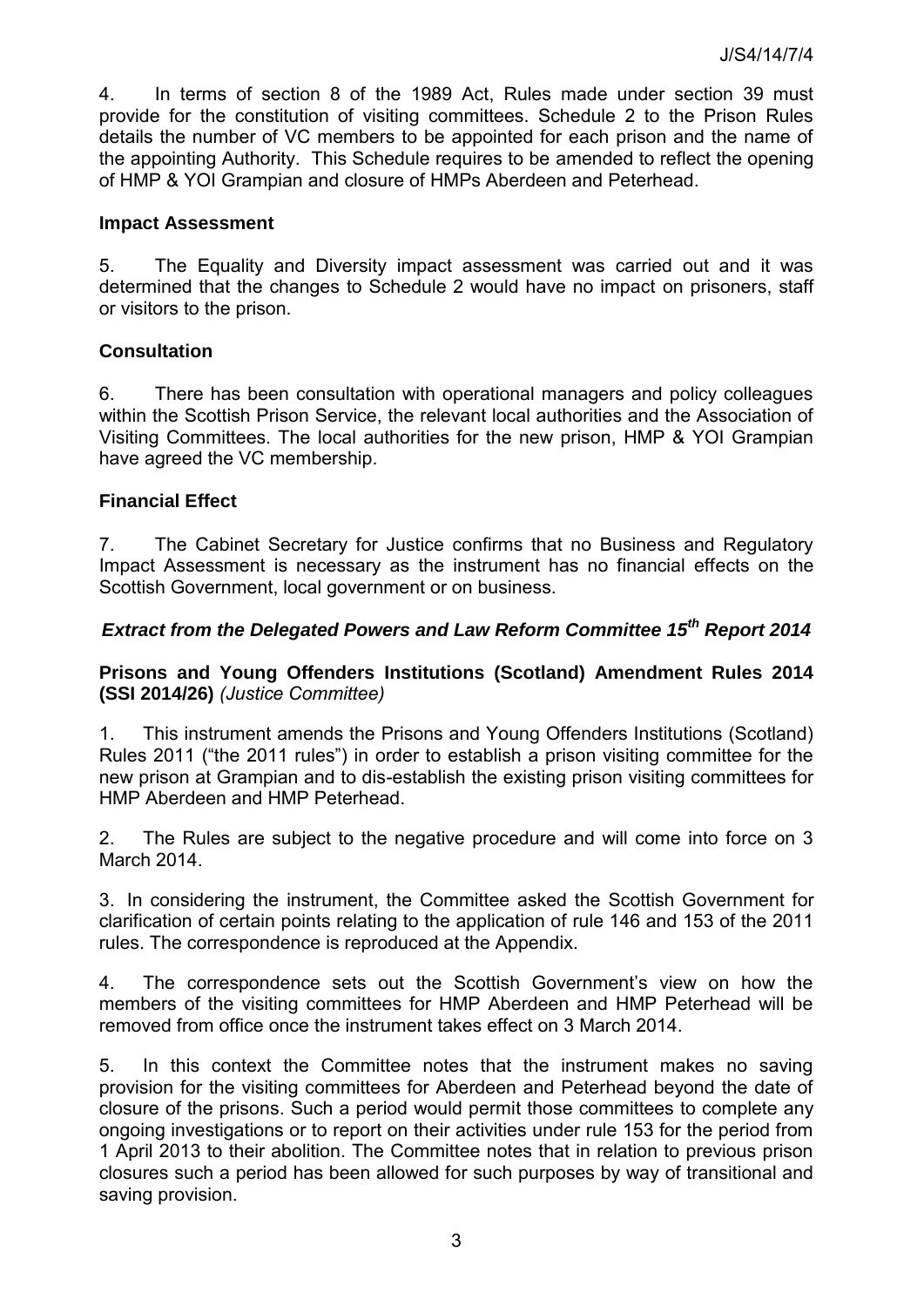6. The Committee takes a keen interest in ensuring that transitional and saving provision is made where that is appropriate. The Committee accepts that it is not aware of whether there are any ongoing complaints or other administrative matters which require to be dealt with and that questions about how any such matters should be handled raise questions of policy.

7. **The Committee therefore draws to the attention of the Justice committee that no saving or transitiona**l **provision is made for the visiting committees for Aberdeen and Peterhead prisons which are being wound up to allow them to complete any investigations into complaints which are ongoing notwithstanding the closure of those prisons and to report for the period 1 April 2013 to their abolition.** 

8. **The Committee also agreed to write to the Justice committee and the Scottish Government drawing to their attention that similarly no saving or transitional provision is made in the proposed draft order abolishing visiting committees and replacing them with lay prison monitors (the Public Services Reform (Prison Visiting Committees) (Scotland) Order 2014).** 

9. The instrument is subject to the negative procedure and therefore is subject to the 28 day rule in section 28(2) of the Interpretation and Legislative Reform (Scotland) Act 2010 ("ILRA"). This instrument does not observe the rule. As required by section 31(3) of ILRA the Scottish Prison Service has provided an explanation for this as follows:

"The member of staff who was tasked to prepare the SSI misread instructions from SPS operational colleagues regarding the opening of the new prison, HMP & YOI Grampian. It had been their understanding that although the new prison would open on 3 March 2014, it would not be operational until April 2014. Further that there would be no prisoners located in the Prison until April and hence no requirements for a visiting committee until this time. However, while reviewing the paperwork to begin the preparations for the SSI, it was noted that a small number of prisoners will be relocated to HMO & YOI Grampian on the day it opens, 3 March 2014. Although HMP & YOI Grampian will become fully operational by April 2014, it will become operational in March 2014."

10. The Committee accepts that having found itself in the position outlined in the explanation, as a matter of practical expediency, the Scottish Government had little alternative but to proceed to make the instrument without observing the requirements of the 28 day rule. The reason why the Scottish Government found itself in this position appears to the Committee to have resulted from a failure in communication and planning within the Scottish Prison Service. The Committee considers that this is completely unsatisfactory and could have been avoided.

11.**The Committee draws the instrument to the attention of the Parliament under reporting ground (j). The requirements of section 28(2) of the Interpretation and Legislative Reform (Scotland) Act 2010 have not been complied with as fewer than 28 sitting days have been allowed between the instrument being laid before the Parliament and the date on which it comes into force.** 

12. **The Committee finds that a failure in communication and planning within the Scottish Prison Service is the reason for non-compliance with the 28 day rule. The Committee finds this to be completely unsatisfactory and reports to the Parliament accordingly.**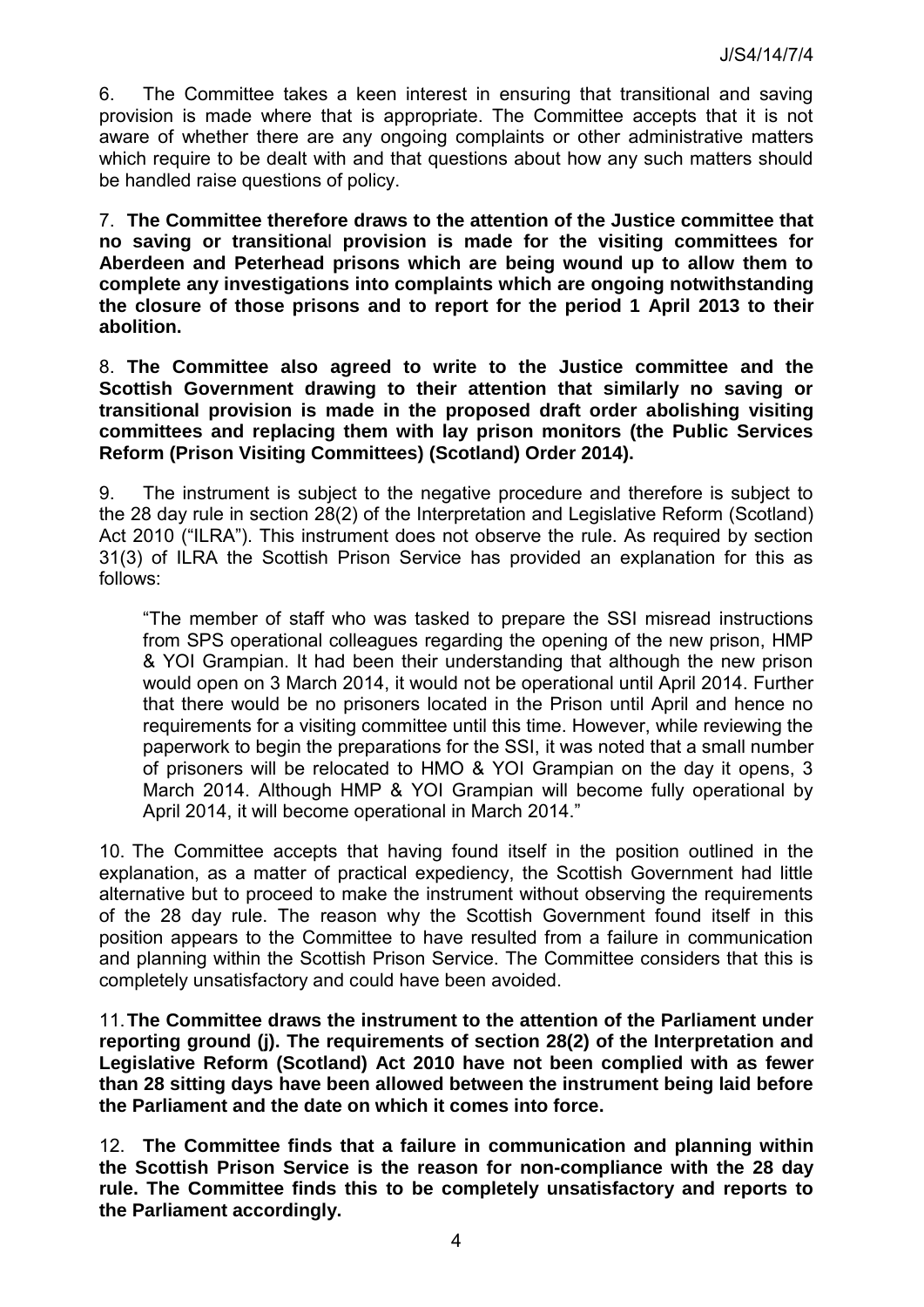## **Appendix**

# **Prisons and Young Offenders Institutions (Scotland) Amendment Rules 2014 (SSI 2014/26)**

## **On 6 February 2014, the Scottish Government was asked:**

Rule 146(1) of the Prisons and Young Offenders Institutions (Scotland) Rules 2011 requires that a visiting committee must be constituted in accordance with the remainder of that rule for each prison specified in column 1 of Schedule 2 to those regulations. Rule 146(2) and columns 2 and 3 of that Schedule identify by whom the membership of that committee is to be appointed by allocating responsibility to local authorities. Rule 146(4) determines by when the local authorities must make those appointments. Rule 146(5) sets out when persons appointed under rule 146(4) take office. Rule 146(6) specifies when members of visiting committees cease to hold office as read with rule 146(7).

The purpose of the instrument appears to be to dis-establish the visiting committees for HMP Aberdeen and HMP Peterhead with effect from 3 March 2014 and to establish a visiting committee for HMP Grampian with effect from that date.

1. The instrument modifies Schedule 2 to the principal regulations. The effect of article 2(b) is to require a visiting committee to be constituted for HMP Grampian in accordance with rule 146. A question arises as to whether this instrument goes far enough to establish a visiting committee for HMP Grampian since rule 146(4) does not appear to make provision for the establishment of a new visiting committee other than immediately after a council election. Rule 146(4)(a) deals with that scenario. By contrast rule 146 (4)(b) deals with circumstances where the requisite number of members were not elected in accordance with (4)(a), (4)(c) deals with vacancies as a result of committee members ceasing to hold office and (4)(d) deals with "any other vacancy" occurring. The question is whether "vacancies" have occurred for the purposes of rule 146(4)(d) by virtue of the modification made to Schedule 2 or not. It would appear to require a strained construction to be placed on rule 146(4)(d) were it intended to include the creation of a completely new visiting committee as "vacancies occurring in that committee". In particular the operation of (4) is material to determining under (5) the date on which functions will vest in the members of the new visiting committee. It is suggested that the current circumstances are not provided for by the drafting of rule 146 and that specific provision is required to achieve that legal effect. I am aware that this was the approach taken in SSI 2012/26. Nevertheless, on a proper construction of rule 146 I consider that this question requires to be addressed.

2. The effect of the removal of references to HMP Aberdeen and HMP Peterhead from Schedule 2 will be to disapply the duty imposed by rule 146(1) to constitute a visiting committee for those prisons. It is submitted that this is a different legal effect to the desired effect of dis-establishing the visiting committees that were established under this rule. It would appear that rule 146(6)(7) does not achieve this effect either. Is separate provision to this effect not required?

3. The Scottish Government is also asked whether its policy is that rule 153 will apply to the proposed visiting committee for HMP Grampian for the period up to 31 March 2014. If not, is a transitional provision not required to disapply this rule?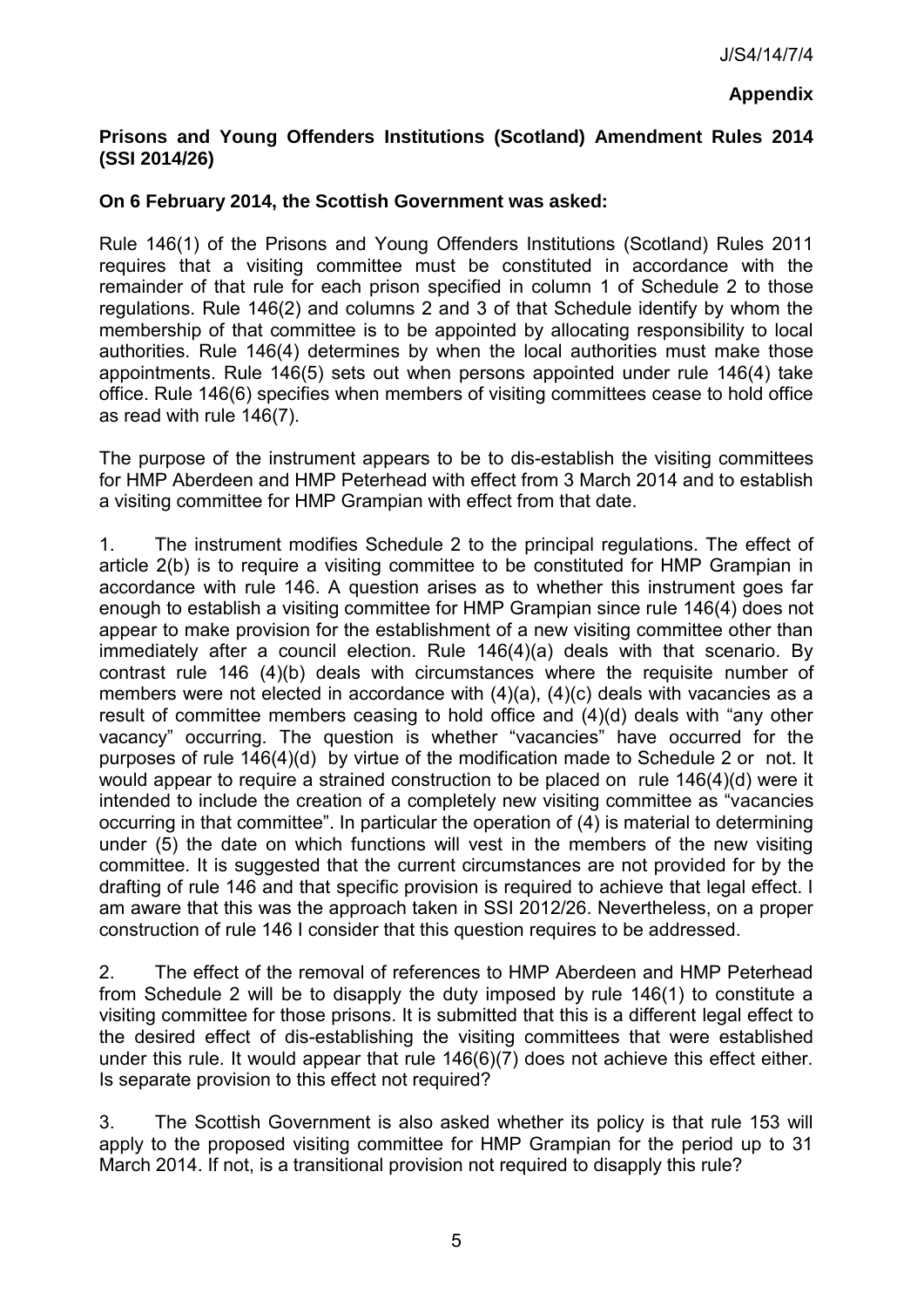#### **The Scottish Government responded as follows:**

1. The purpose of the Amendments Rules is to dis-establish the visiting committees (VCs) for HMP Aberdeen and HMP Peterhead and to establish a VC for HM Grampian. The Amendment Rules remove the entries for HMP Aberdeen and HMP Peterhead from the table in Schedule 2 and add an entry for HMP Grampian to that table. The Scottish Government's position is that this is sufficient to provide for the dis-establishment of the VCs for HMP Aberdeen and HMP Peterhead and that it is also sufficient for the establishment of a VC for HMP Grampian.

Section 8 of the Prisons (Scotland) Act 1989 provides that rules made under section 39 of the Act must provide for the constitution of VCs appointed in accordance with those rules. This obligation is given effect to by rule 146 of the Prisons and Young Offenders Institutions (Scotland) Rules 2011 ("the Prison Rules"). Rule 146(1) of the Prison Rules provides that a VC must be constituted (in accordance with rule 146) for each prison listed in the table in Schedule 2 to the Prison Rules. Accordingly, the addition of HMP Grampian to the table in Schedule 2 provides that a VC must be established for HMP Grampian.

Rule 146(2) of the Prison Rules makes provision for the appointment of VC members by local authorities. The number of VC members to be appointed by each council, and the number of VC members appointed by each council who must not be members of that council are all specified in the table in Schedule 2. The addition of HMP Grampian to the table in Schedule 2 means that the members of that VC must be appointed by the councils specified in that entry and in line with the numbers specified in that entry.

As the Committee have rightly pointed out, rule 146(4) is key to the appointment of members of a new VC such as HMP Grampian. It is clear from paragraph (1) of rule 146 that a VC must be appointed and the nature of the VC's membership is made clear by paragraph 2 of that rule. Paragraph (4) of rule 146 provides how the appointment of the VC members should take place.

Paragraph (4)(a) provides that members must be appointed at a meeting of the council held no later than 2 months after the council elections. The members of the VC for HMP Grampian cannot be appointed through this process as there have been no recent council elections held by the relevant councils. Paragraph (4)(c) does not apply here as it caters for the situation where a VC member resigns, has their membership terminated or ceases to be a member of the relevant council.

Paragraph (4)(b) provides that the member or members of a VC to be appointed by a council in terms of paragraph (2) must be appointed—

 *"if for any reason the requisite number of members of a visiting committee is not appointed at the proper time in terms of sub-paragraph (a), at a meeting of the council held as soon as possible after that time;"* 

The Scottish Government's position is that, as the requisite number of members of HMP Grampian cannot be appointed at a meeting held within 2 months of the council elections in terms of paragraph (4)(a), they must be appointed under paragraph (4)(b) at a meeting of the council held as soon as possible thereafter.

Once the Amendment Rules come into force, there will be an obligation to constitute a VC for HMP Grampian (rule 146(1)) and the obligation to appoint members to that VC will fall on the relevant councils specified in Schedule 2 to the Prison Rules (rule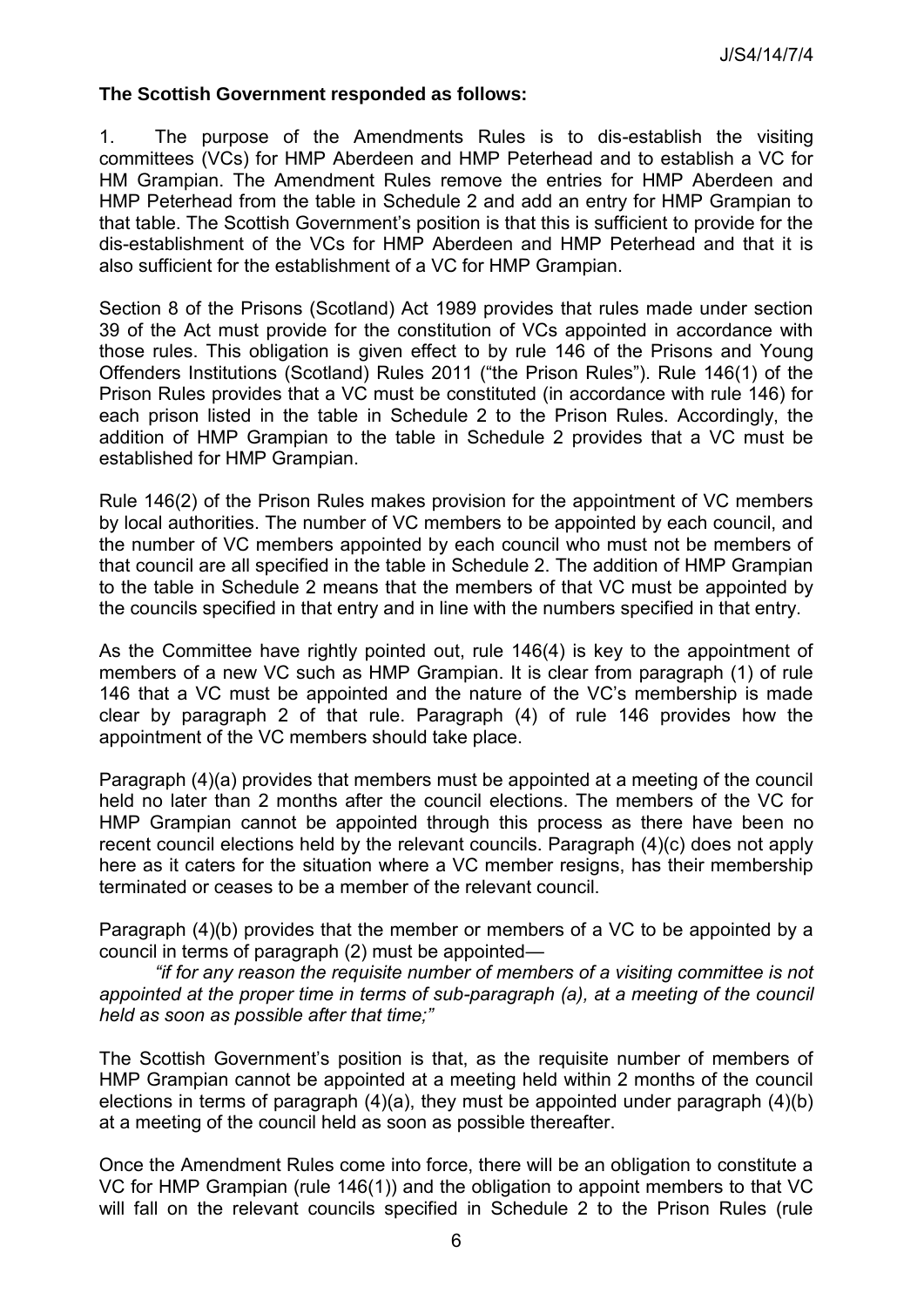146(2)). The relevant councils will therefore require to convene a meeting in accordance with rule 146(4)(b) in order to appoint the requisite number of members. The members of the VC for HMP Grampian will consequently take office on the day following their appointment in accordance with rule 146(5)(b).

2. Rule 146(1) of the Prison Rules creates an obligation to constitute VCs for the prisons specified in Schedule 2 and this obligation is carried out by local authorities appointing VC members under rule 146(2) and Schedule 2. The removal of a prison from Schedule 2 removes the obligation to constitute a VC for that prison and the obligation to appoint members to that VC. However, there is no provision in the Prison Rules for the discontinuance of a VC by the Scottish Ministers or for the automatic termination of the appointment of VC members on the discontinuance of the committee.

The Scottish Government's position is that a VC will be formally discontinued once the necessary amendments have been made to Schedule 2 to the Prison Rules and the members of the relevant VC have been removed from office. Rule 146(7) makes provision for the cessation of the term of office of VC members. Rule 146(7)(b) provides that a member of a VC ceases to hold office if the council who appointed that member terminates the member's appointment on one of four specific grounds. Rule 146(7)(b)(ii) provides that a council can terminate the appointment of a member on being satisfied that the member is, for any reason (other than a failure to perform his or her duties), incapable of carrying out his or her duties.

The VCs for HMP Aberdeen and HMP Peterhead will have no continuing duties as both of those prisons have now been closed and are to be formally discontinued as prisons once the Discontinuance of Aberdeen and Peterhead Prisons (Scotland) Order 2014 comes into force. The members of the VCs for Aberdeen and Peterhead are therefore incapable of carrying out their duties and it will be open for the relevant councils to terminate the appointment of the members of the VCs for HMP Aberdeen and HMP Peterhead under rule 146(7)(b)(ii). The termination of the membership of the VCs for HMP Aberdeen and HMP Peterhead by the relevant councils will be the final step in discontinuing the VCs.

Aberdeen City Council and Aberdeenshire Council are currently tasked with appointing the members of the VCs for HMP Aberdeen and HMP Peterhead and on the coming into force of the Amendment Rules, those councils will be obliged to appoint some of the members of the VC for HMP Grampian. From discussions between Aberdeen City Council, Aberdeenshire Council and SPS, those councils intend to appoint most of the HMP Aberdeen and HMP Peterhead VC members to the VC for HMP Grampian. It will fall to those councils to firstly terminate the appointment of the HMP Aberdeen and HMP Peterhead VC members under rule 146(7)(b)(ii) before appointing those individuals to the VC for HMP Grampian under rule 146(2).

Accordingly, it is not considered necessary to provide for the termination of the appointment of the members of the VCs for HMP Aberdeen and HMP Peterhead as that can be attended to as part of the appointment process for the VC for HMP Grampian.

3. The Scottish Government does not propose to disapply the obligations in rule 153 to the VC for HMP Grampian and the VC for HMP Grampian will be required to report in accordance with that rule. It is acknowledged that any such report will only encompass a few weeks and will not be as detailed as would otherwise be the case. However the Scottish Ministers have the power, in terms of rule 149(1) to require the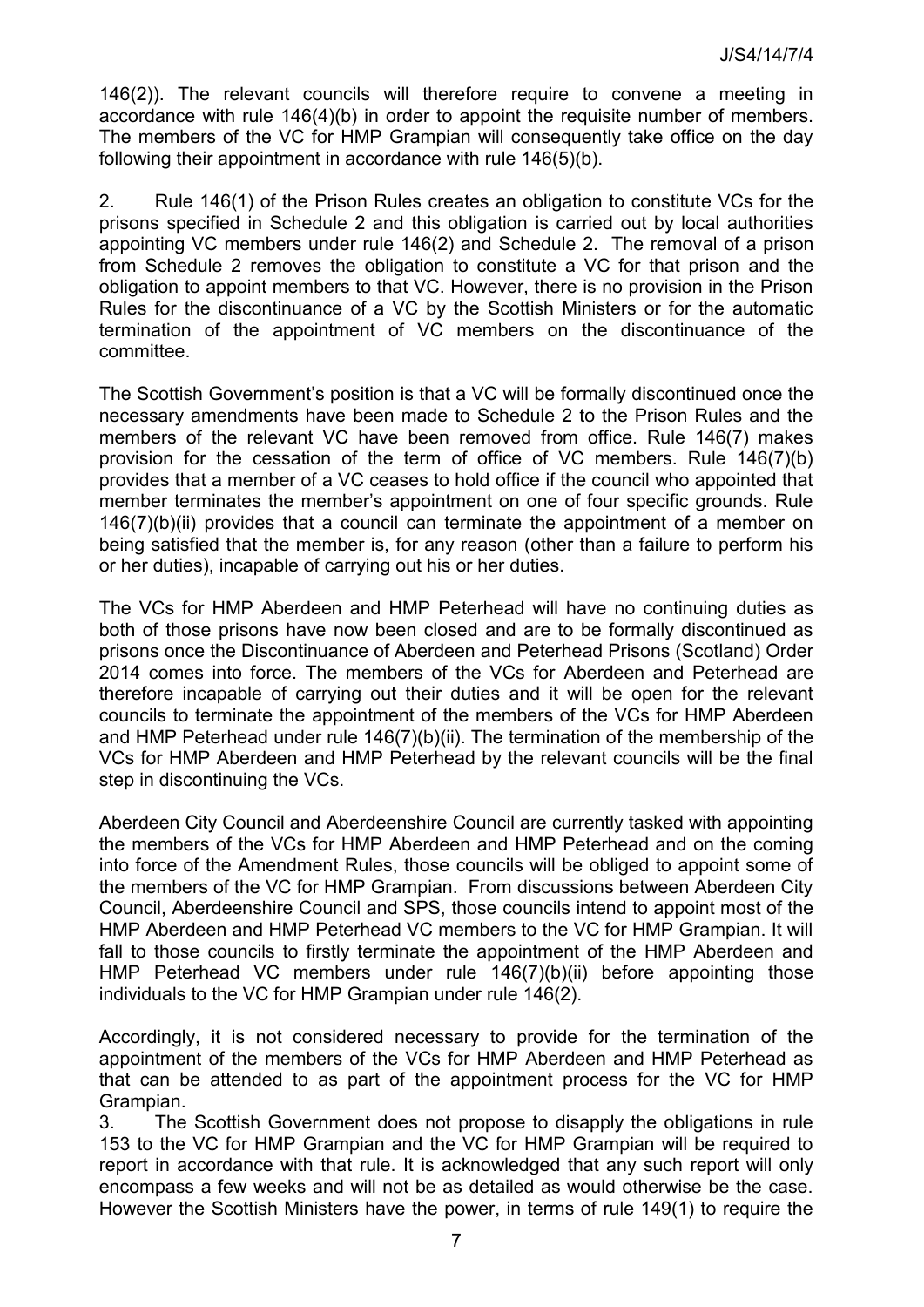VC to inquire into and report upon any matter in connection with the prison. The VC also have ongoing duties to report to the Scottish Ministers in terms of rule 149(2) and (3). Even though the initial report under rule 153 may be necessarily limited, there are opportunities for more detailed reporting later in the year.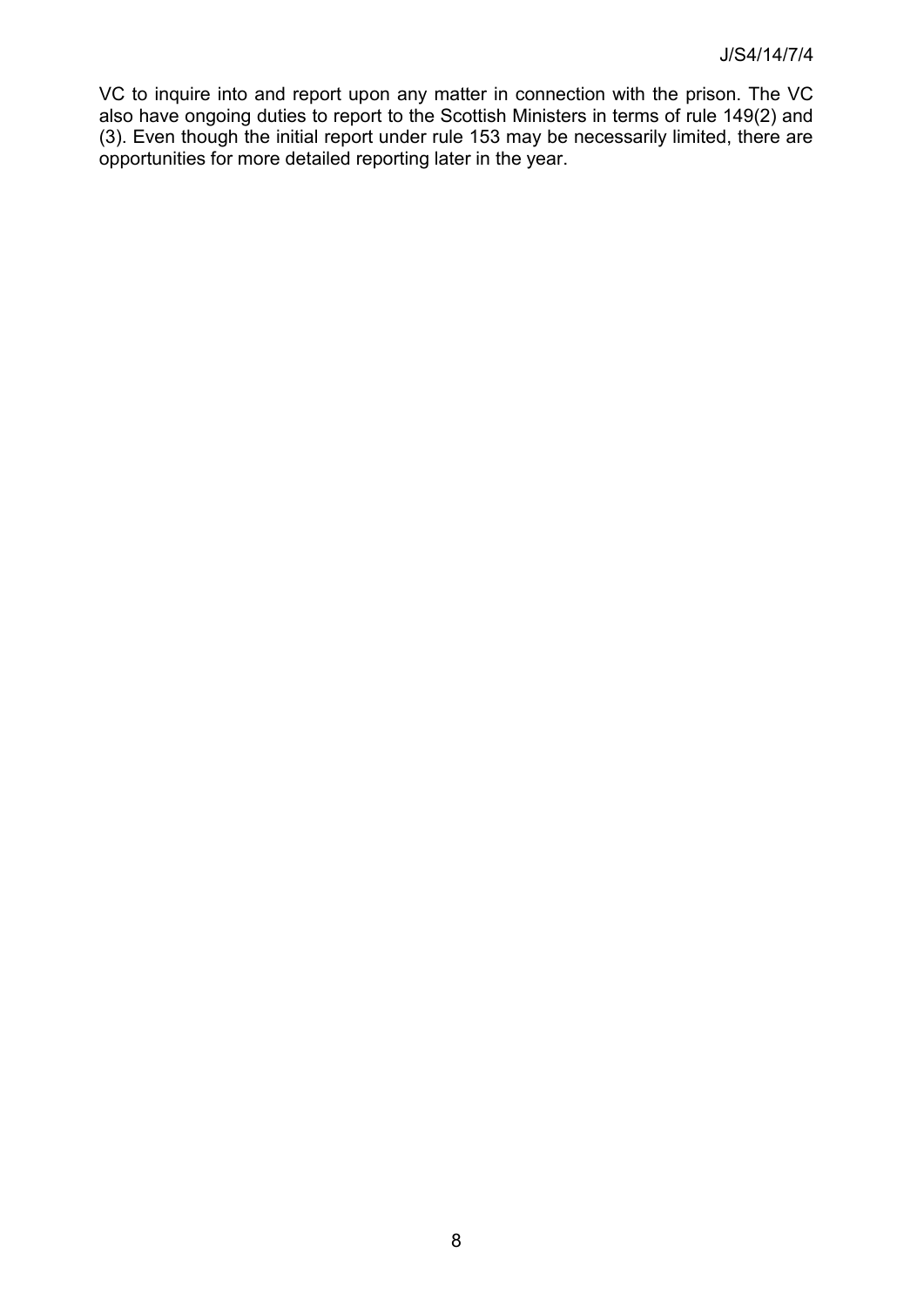## **ANNEXE A**

## **Letter from the Convener of the Delegated Powers and Law Reform Committee to the Convener of the Justice Committee**

#### Dear Christine

The Delegated Powers and Law Reform Committee considered the Prisons and Young Offenders Institutions (Scotland) Amendment Rules 2014 (SSI 2014/26) on 18 February. The instrument amends the Prisons and Young Offenders Institutions (Scotland) Rules 2011 in order to establish a prison visiting committee for the new prison at Grampian and to dis-establish the existing prison visiting committees for HMP Aberdeen and HMP Peterhead.

The Committee agreed to draw the instrument to ther attention of the Parliament under reporting ground (j) as it failed to comply with section 28(2) of the Interpretation and Legislative Reform (Scotland) Act 2010.

The Committee also agreed to draw certain other matters in relation to the instrument to the attention of the Justice Committee, as lead Committee for the instrument. These are detailed in the Committee's [report on the instrument.](http://www.scottish.parliament.uk/parliamentarybusiness/CurrentCommittees/73303.aspx)

In particular, the Committee noted that the instrument makes no saving provision for the visiting committees for HMP Aberdeen and HMP Peterhead beyond the date of closure of the prisons. Without such a period those committees would be unable to complete any ongoing investigations or to report on their activities under rule 153 of the Prisons and Young Offenders Institutions (Scotland) Rules 2011 for the period from 1 April 2013 to their abolition. The Committee also noted that in relation to previous prison closures such a period has been allowed for such purposes by way of transitional and saving provision.

In considering the instrument, the Committee noted that a similar issue arises in relation to the forthcoming draft Public Services Reform (Prison Visiting Committees) (Scotland) Order 2014 which proposes to abolish visiting committees and to replace them with lay monitors. Again, the Committee noted that no provision is made for saving the functions of the visiting committees that are to be abolished in order for them to complete their investigations into complaints which are ongoing at the time the public service reform order takes effect.

The Committee was concerned by the apparent lack of transitional and saving provisions contained in the forthcoming order. However, the Committee considers that questions regarding how ongoing complaints or other administrative issues should be dealt with during the transitional period are primarily matters of policy. Accordingly, I write to draw this matter to the attention of the Justice Committee, as the likely lead Committee for the draft order when it is laid before Parliament in due course.

I have also written to the Scottish Government on this matter.

Nigel Don MSP Convener 27 February 2014